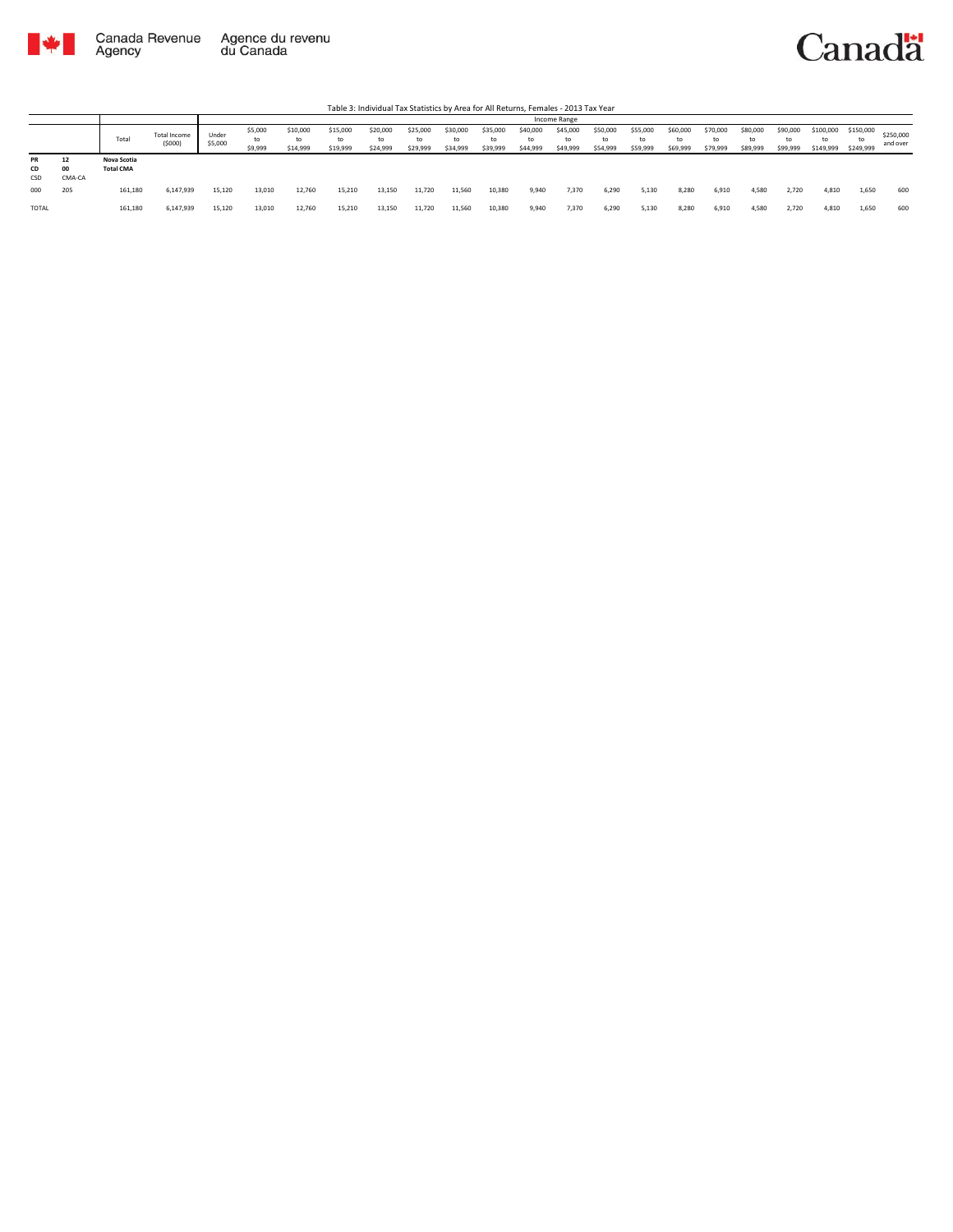



|                        |                    |                                |                               |                  |                          |                            |                            |                            |                            |                            |                            |                            | Income Range               |                            |                            |                            |                            |                            |                            |                              |                              |                       |
|------------------------|--------------------|--------------------------------|-------------------------------|------------------|--------------------------|----------------------------|----------------------------|----------------------------|----------------------------|----------------------------|----------------------------|----------------------------|----------------------------|----------------------------|----------------------------|----------------------------|----------------------------|----------------------------|----------------------------|------------------------------|------------------------------|-----------------------|
|                        |                    | Total                          | <b>Total Income</b><br>(5000) | Under<br>\$5,000 | \$5,000<br>to<br>\$9,999 | \$10,000<br>to<br>\$14,999 | \$15,000<br>to<br>\$19,999 | \$20,000<br>to<br>\$24,999 | \$25,000<br>to<br>\$29,999 | \$30,000<br>to<br>\$34,999 | \$35,000<br>to<br>\$39,999 | \$40,000<br>to<br>\$44,999 | \$45,000<br>to<br>\$49,999 | \$50,000<br>to<br>\$54,999 | \$55,000<br>to<br>\$59,999 | \$60,000<br>to<br>\$69,999 | \$70,000<br>to<br>\$79,999 | \$80,000<br>to<br>\$89,999 | \$90,000<br>to<br>\$99,999 | \$100,000<br>to<br>\$149,999 | \$150,000<br>tο<br>\$249,999 | \$250,000<br>and over |
| <b>PR</b><br>CD<br>CSD | 12<br>00<br>CMA-CA | Nova Scotia<br><b>Total CA</b> |                               |                  |                          |                            |                            |                            |                            |                            |                            |                            |                            |                            |                            |                            |                            |                            |                            |                              |                              |                       |
| 000                    | 210                | 11,050                         | 340,370                       | 1,100            | 1,060                    | 1,150                      | 1,490                      | 1,130                      | 880                        | 820                        | 720                        | 540                        | 350                        | 300                        | 200                        | 400                        | 350                        | 200                        | 110                        | 170                          | 70                           | 20                    |
| 000                    | 215                | 19,190                         | 569,337                       | 2,080            | 1,820                    | 1.960                      | 2,530                      | 2,040                      | 1,570                      | 1.460                      | 1,170                      | 950                        | 640                        | 520                        | 400                        | 580                        | 600                        | 350                        | 160                        | 260                          | 100                          | 20                    |
| 000                    | 220                | 15,040                         | 442,816                       | 1,590            | 1,460                    | 1,570                      | 2,080                      | 1,580                      | 1,200                      | 1,080                      | 960                        | 770                        | 530                        | 380                        | 330                        | 470                        | 400                        | 240                        | 130                        | 180                          | 70                           | 30                    |
| 000                    | 225                | 43,870                         | 1,266,351                     | 4,540            | 5,100                    | 4.330                      | 6.150                      | 4,840                      | 3.330                      | 2.970                      | 2.510                      | 1.990                      | 1,390                      | 1.200                      | 880                        | 1,330                      | 1,260                      | 850                        | 410                        | 600                          | 160                          | 40                    |
| <b>TOTAL</b>           |                    | 89,150                         | 2,618,874                     | 9,310            | 9,440                    | 9,010                      | 12,260                     | 9,580                      | 6,970                      | 6,330                      | 5,360                      | 4,260                      | 2,900                      | 2,390                      | 1,810                      | 2,780                      | 2,610                      | 1,640                      | 820                        | 1,200                        | 390                          | 110                   |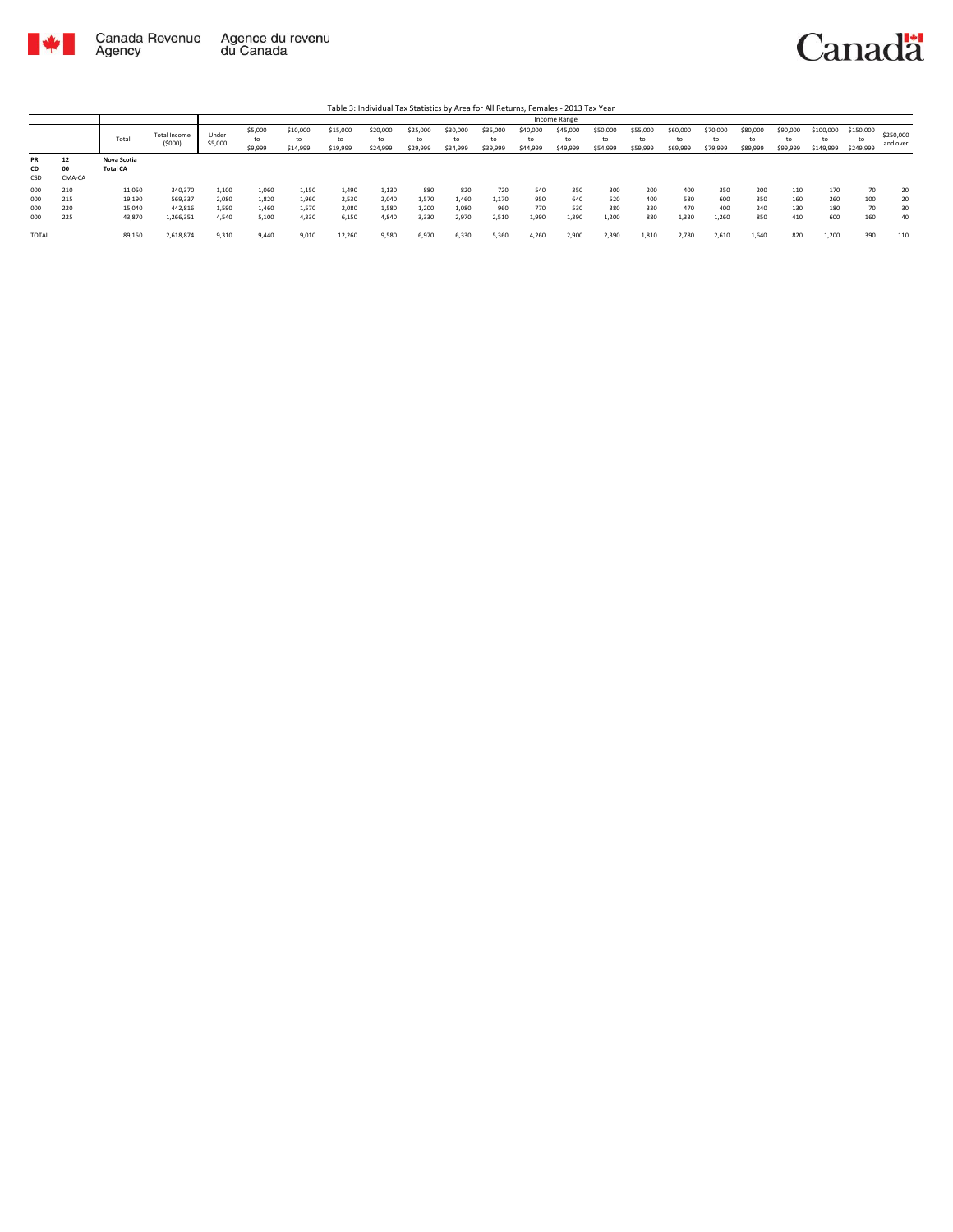

|                                 |                                 |                                     |                                              |                              |                              |                              |                               | Table 3: Individual Tax Statistics by Area for All Returns, Females - 2013 Tax Year |                              |                              |                            |                            |                            |                            |                            |                            |                            |                            |                            |                              |                              |                       |
|---------------------------------|---------------------------------|-------------------------------------|----------------------------------------------|------------------------------|------------------------------|------------------------------|-------------------------------|-------------------------------------------------------------------------------------|------------------------------|------------------------------|----------------------------|----------------------------|----------------------------|----------------------------|----------------------------|----------------------------|----------------------------|----------------------------|----------------------------|------------------------------|------------------------------|-----------------------|
|                                 |                                 |                                     |                                              |                              |                              |                              |                               |                                                                                     |                              |                              |                            |                            | Income Range               |                            |                            |                            |                            |                            |                            |                              |                              |                       |
|                                 |                                 | Total                               | Total Income<br>(5000)                       | Under<br>\$5,000             | \$5,000<br>to<br>\$9,999     | \$10,000<br>to<br>\$14,999   | \$15,000<br>to<br>\$19,999    | \$20,000<br>to<br>\$24,999                                                          | \$25,000<br>to<br>\$29,999   | \$30,000<br>to<br>\$34,999   | \$35,000<br>to<br>\$39,999 | \$40,000<br>to<br>\$44,999 | \$45,000<br>to<br>\$49,999 | \$50,000<br>to<br>\$54,999 | \$55,000<br>to<br>\$59,999 | \$60,000<br>to<br>\$69,999 | \$70,000<br>to<br>\$79,999 | \$80,000<br>to<br>\$89,999 | \$90,000<br>to<br>\$99,999 | \$100,000<br>to<br>\$149,999 | \$150,000<br>to<br>\$249,999 | \$250,000<br>and over |
| <b>PR</b><br>CD<br>CSD          | 12<br>01<br>CMA-CA              | Nova Scotia<br>Shelburne            |                                              |                              |                              |                              |                               |                                                                                     |                              |                              |                            |                            |                            |                            |                            |                            |                            |                            |                            |                              |                              |                       |
| 001<br>004<br>006<br>008<br>009 | 998<br>998<br>998<br>998<br>998 | 2,960<br>320<br>1.900<br>690<br>250 | 67,957<br>6.833<br>48.957<br>17.748<br>5.978 | 400<br>60<br>220<br>70<br>30 | 320<br>40<br>200<br>80<br>30 | 400<br>40<br>200<br>90<br>30 | 530<br>70<br>330<br>110<br>50 | 310<br>40<br>220<br>60<br>30                                                        | 220<br>30<br>150<br>70<br>30 | 200<br>20<br>140<br>50<br>10 | 160<br>100<br>40<br>20     | 100<br>70<br>30            | 80<br>50<br>20             | 70<br>40<br>20             | 40<br>40<br>20             | 50<br>40<br>10             | 50<br>40<br>20             | 30<br>20                   |                            | 20<br>10                     |                              |                       |
| <b>TOTAL</b>                    |                                 | 6,120                               | 147.472                                      | 770                          | 670                          | 760                          | 1.080                         | 650                                                                                 | 490                          | 420                          | 320                        | 220                        | 150                        | 130                        | 100                        | 110                        | 110                        | 60                         | 20                         | 40                           | 10                           |                       |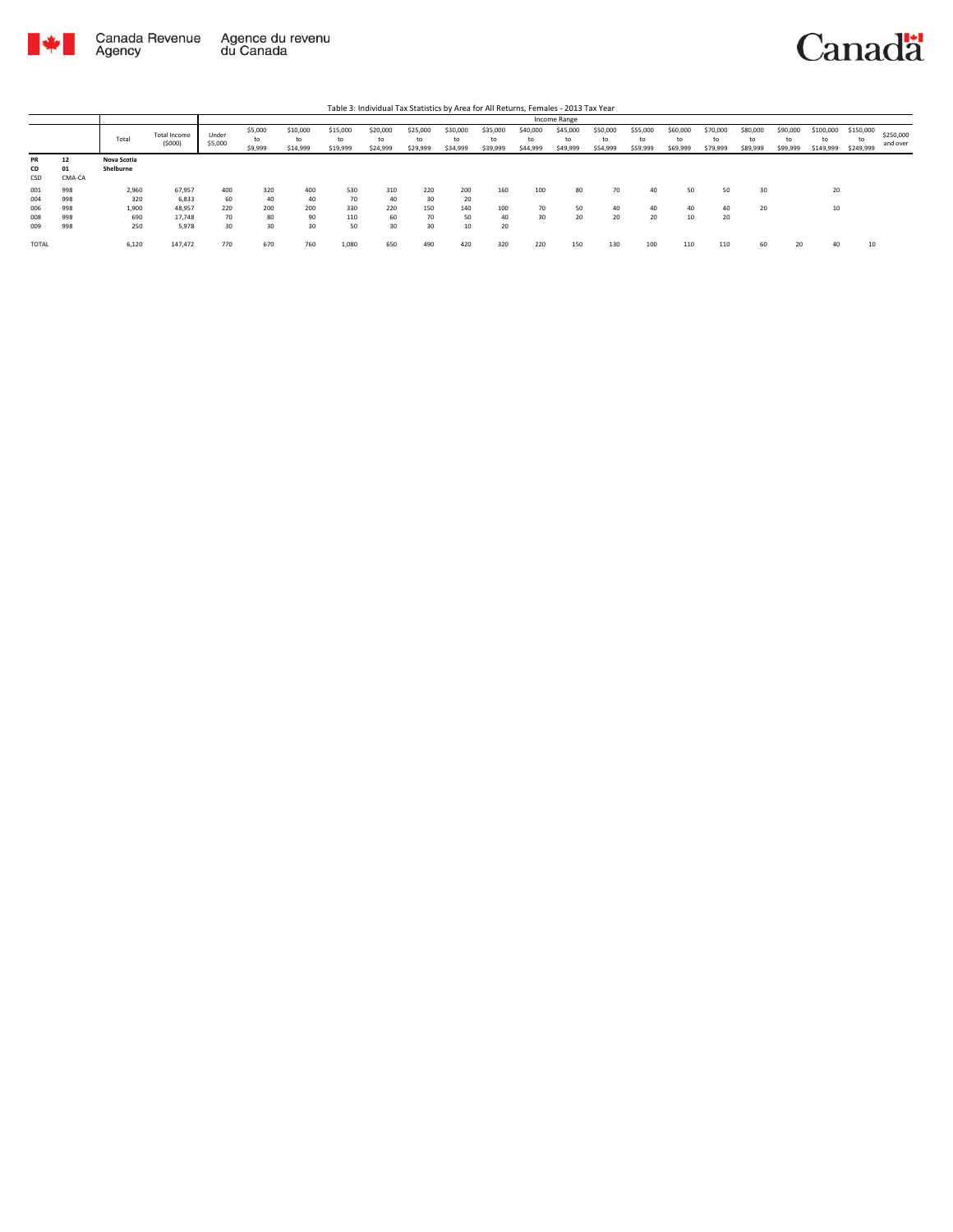

Agency

## Canadä

Total Total Income (\$000) Under \$5,000 \$5,000 to \$9,999 \$10,000 to \$14,999 \$15,000 to \$19,999 \$20,000 to \$24,999 \$25,000 to \$29,999 \$30,000 to \$34,999 \$35,000 to \$39,999 \$40,000 to \$44,999 \$45,000 to \$49,999 \$50,000 to \$54,999 \$55,000 to \$59,999 \$60,000 to \$69,999 \$70,000 to \$79,999 \$80,000 to \$89,999 \$90,000 to \$99,999 \$100,000 to \$149,999 \$150,000 to \$249,999 \$250,000 and over Table 3: Individual Tax Statistics by Area for All Returns, Females - 2013 Tax Year Income Range **PR 12 Nova Scotia CD 02 Yarmouth** PR 12<br>CD 02<br>CSD CMA-CA<br>001 998<br>004 998<br>006 998<br>040 999 001 998 3,430 92,572 360 320 380 550 370 270 270 200 170 110 90 70 90 100 30 20 30 004 998 4,160 118,816 410 390 490 610 430 360 310 240 190 130 110 70 130 120 70 30 60 10 006 998 3,070 82,530 340 410 360 580 320 190 170 140 100 80 50 50 80 70 60 20 40 10  $\begin{array}{cccc} 3,430 & \phantom{00} & 92,572 & \phantom{00} & 360 & \phantom{00} & 320 & \phantom{00} & 380 \\ 4,160 & \phantom{00} & 118,816 & \phantom{00} & 410 & \phantom{0} & 390 & \phantom{0} & 490 \\ 3,070 & \phantom{00} & 82,530 & \phantom{0} & 340 & \phantom{0} & 410 & \phantom{0} & 360 \\ 60 & \phantom{00} & 806 & \phantom{0} & 20 & \phantom$ TOTAL 10,710 294,724 1,130 1,120 1,240 1,740 1,110 830 750 570 470 310 260 190 300 290 160 70 120 30 10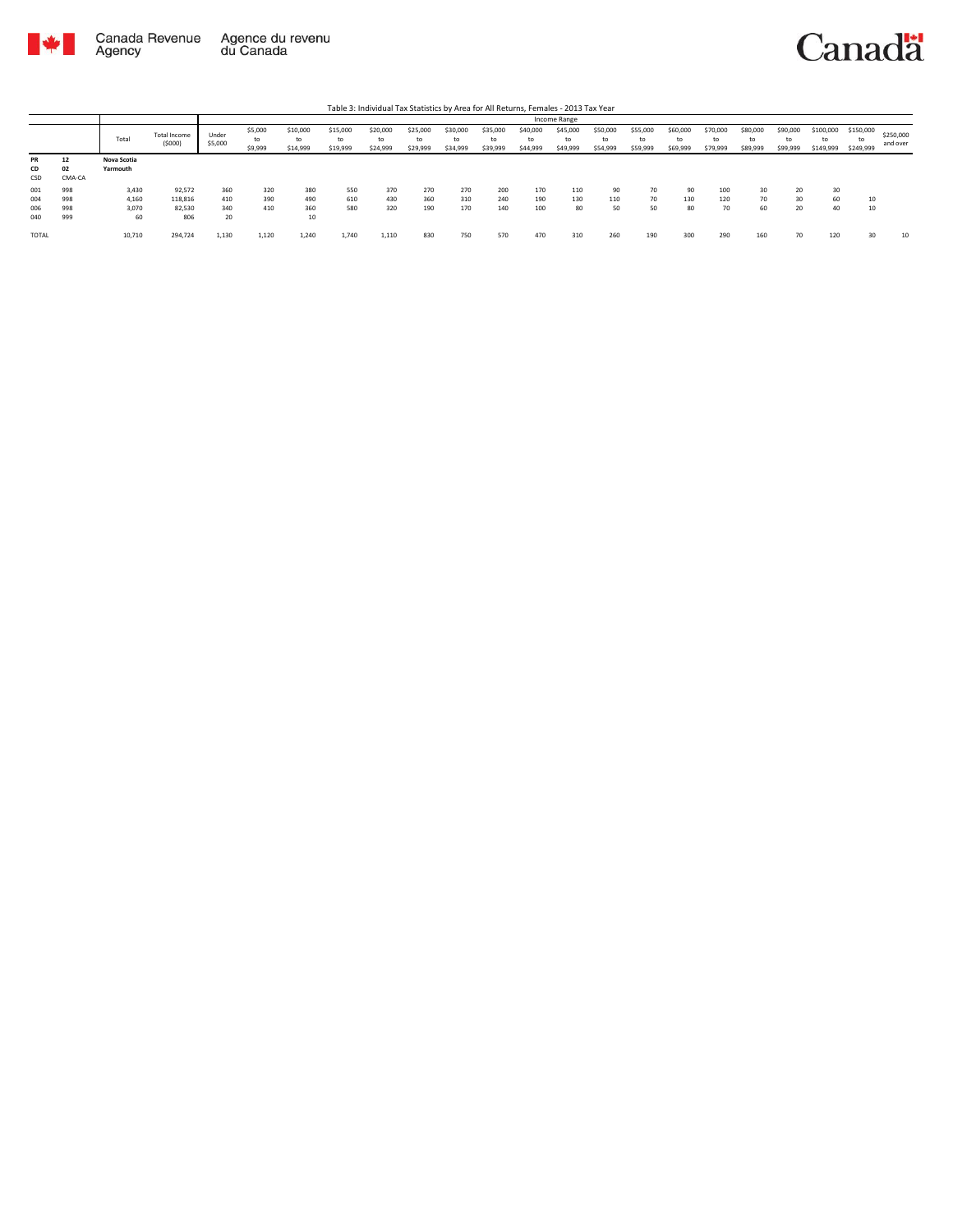

|                          |                          |                             |                                   |                  |                          |                            |                            | Table 3: Individual Tax Statistics by Area for All Returns, Females - 2013 Tax Year |                            |                            |                            |                            |                            |                            |                            |                            |                            |                            |                            |                              |                              |                       |
|--------------------------|--------------------------|-----------------------------|-----------------------------------|------------------|--------------------------|----------------------------|----------------------------|-------------------------------------------------------------------------------------|----------------------------|----------------------------|----------------------------|----------------------------|----------------------------|----------------------------|----------------------------|----------------------------|----------------------------|----------------------------|----------------------------|------------------------------|------------------------------|-----------------------|
|                          |                          |                             |                                   |                  |                          |                            |                            |                                                                                     |                            |                            |                            |                            | Income Range               |                            |                            |                            |                            |                            |                            |                              |                              |                       |
|                          |                          | Total                       | Total Income<br>(5000)            | Under<br>\$5,000 | \$5,000<br>to<br>\$9,999 | \$10,000<br>to<br>\$14,999 | \$15,000<br>to<br>\$19,999 | \$20,000<br>to<br>\$24,999                                                          | \$25,000<br>to<br>\$29,999 | \$30,000<br>to<br>\$34,999 | \$35,000<br>to<br>\$39,999 | \$40,000<br>to<br>\$44,999 | \$45,000<br>to<br>\$49,999 | \$50,000<br>to<br>\$54,999 | \$55,000<br>to<br>\$59,999 | \$60,000<br>to<br>\$69,999 | \$70,000<br>to<br>\$79,999 | \$80,000<br>to<br>\$89,999 | \$90,000<br>to<br>\$99,999 | \$100,000<br>to<br>\$149,999 | \$150,000<br>to<br>\$249,999 | \$250,000<br>and over |
| <b>PR</b><br>CD<br>CSD   | 12<br>03<br>CMA-CA       | Nova Scotia<br>Digby        |                                   |                  |                          |                            |                            |                                                                                     |                            |                            |                            |                            |                            |                            |                            |                            |                            |                            |                            |                              |                              |                       |
| 001<br>004<br>006<br>009 | 998<br>998<br>998<br>999 | 3,680<br>3,080<br>990<br>40 | 98,671<br>75.352<br>25.046<br>722 | 300<br>350<br>90 | 360<br>350<br>110<br>10  | 460<br>380<br>110          | 660<br>570<br>200          | 430<br>370<br>110                                                                   | 320<br>270<br>70           | 230<br>210<br>80           | 220<br>140<br>50           | 150<br>100<br>40           | 120<br>80<br>30            | 90<br>60<br>20             | 70<br>40<br>20             | 90<br>60<br>10             | 80<br>40<br>20             | 50<br>30<br>10             | 20<br>10                   | 30<br>20<br>10               | 10                           |                       |
| TOTAL                    |                          | 7,800                       | 199,791                           | 740              | 820                      | 960                        | 1,450                      | 920                                                                                 | 660                        | 520                        | 410                        | 280                        | 230                        | 170                        | 120                        | 160                        | 150                        | 90                         |                            | 60                           | 20                           |                       |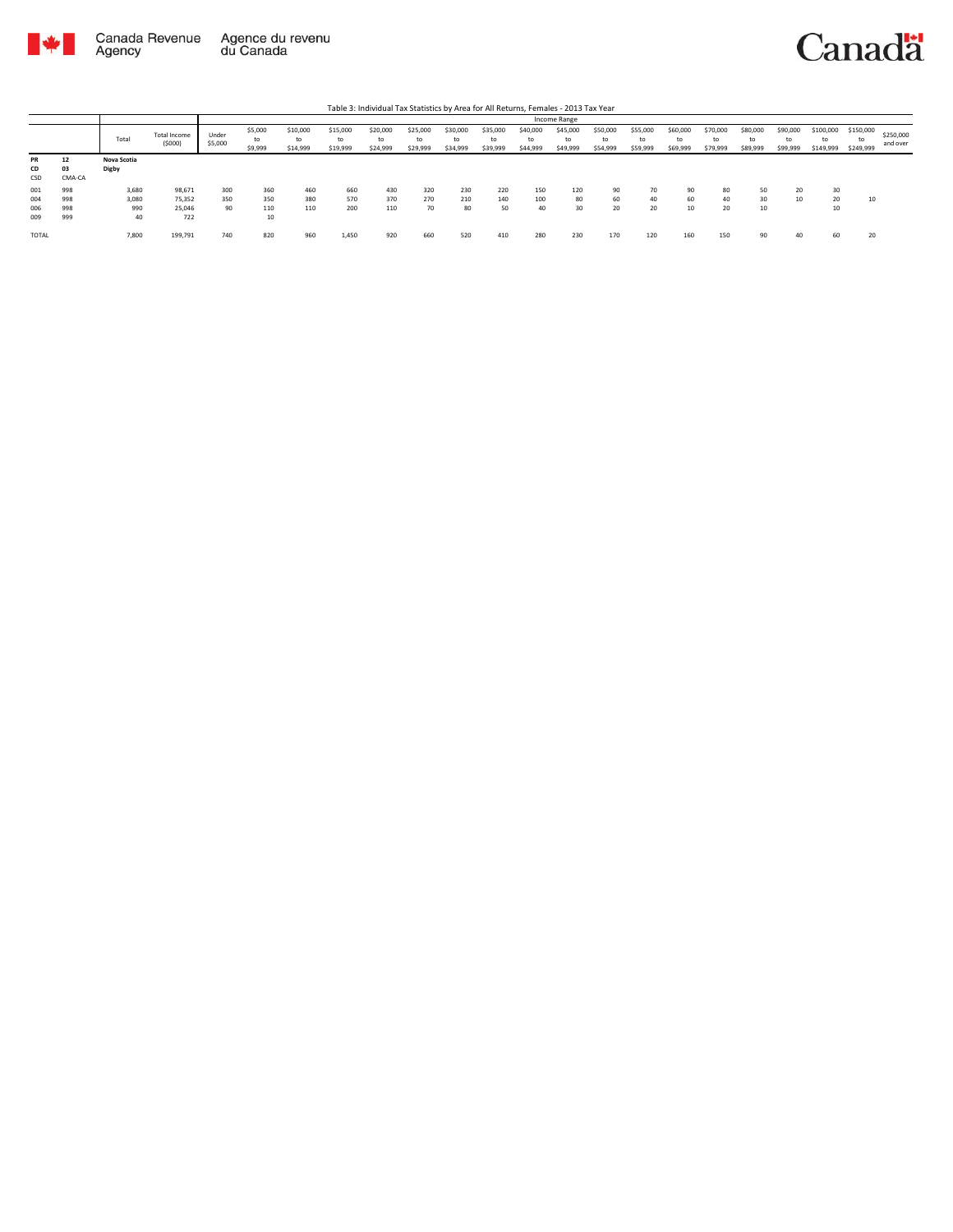

|                 |                    |                       |                        |                  |                          |                            |                            |                            |                            |                      |                            |                            | Income Range               |                            |                            |                            |                            |                                      |                      |                              |                              |                       |
|-----------------|--------------------|-----------------------|------------------------|------------------|--------------------------|----------------------------|----------------------------|----------------------------|----------------------------|----------------------|----------------------------|----------------------------|----------------------------|----------------------------|----------------------------|----------------------------|----------------------------|--------------------------------------|----------------------|------------------------------|------------------------------|-----------------------|
|                 |                    | Total                 | Total Income<br>(5000) | Under<br>\$5,000 | \$5,000<br>to<br>\$9,999 | \$10,000<br>to<br>\$14,999 | \$15,000<br>to<br>\$19,999 | \$20,000<br>to<br>\$24,999 | \$25,000<br>to<br>\$29,999 | \$30,000<br>\$34,999 | \$35,000<br>to<br>\$39,999 | \$40,000<br>to<br>\$44,999 | \$45,000<br>to<br>\$49,999 | \$50,000<br>to<br>\$54,999 | \$55,000<br>to<br>\$59,999 | \$60,000<br>to<br>\$69,999 | \$70,000<br>to<br>\$79,999 | \$80,000<br>$^{\dagger}$<br>\$89,999 | \$90,000<br>\$99,999 | \$100,000<br>to<br>\$149,999 | \$150,000<br>to<br>\$249,999 | \$250,000<br>and over |
| PR<br>CD<br>CSD | 12<br>04<br>CMA-CA | Nova Scotia<br>Queens |                        |                  |                          |                            |                            |                            |                            |                      |                            |                            |                            |                            |                            |                            |                            |                                      |                      |                              |                              |                       |
| 010<br>015      | 998<br>999         | 4,690<br>10           | 119,801<br>322         | 530              | 520                      | 540                        | 830                        | 520                        | 400                        | 320                  | 230                        | 210                        | 120                        | 80                         | 70                         | 100                        | 100                        | 50                                   | 20                   | 40                           | 20                           |                       |
| TOTAL           |                    | 4,700                 | 120,122                | 530              | 520                      | 540                        | 830                        | 520                        | 400                        | 320                  | 230                        | 210                        | 120                        | 80                         | 70                         |                            |                            | 50                                   |                      | 40                           | 20                           |                       |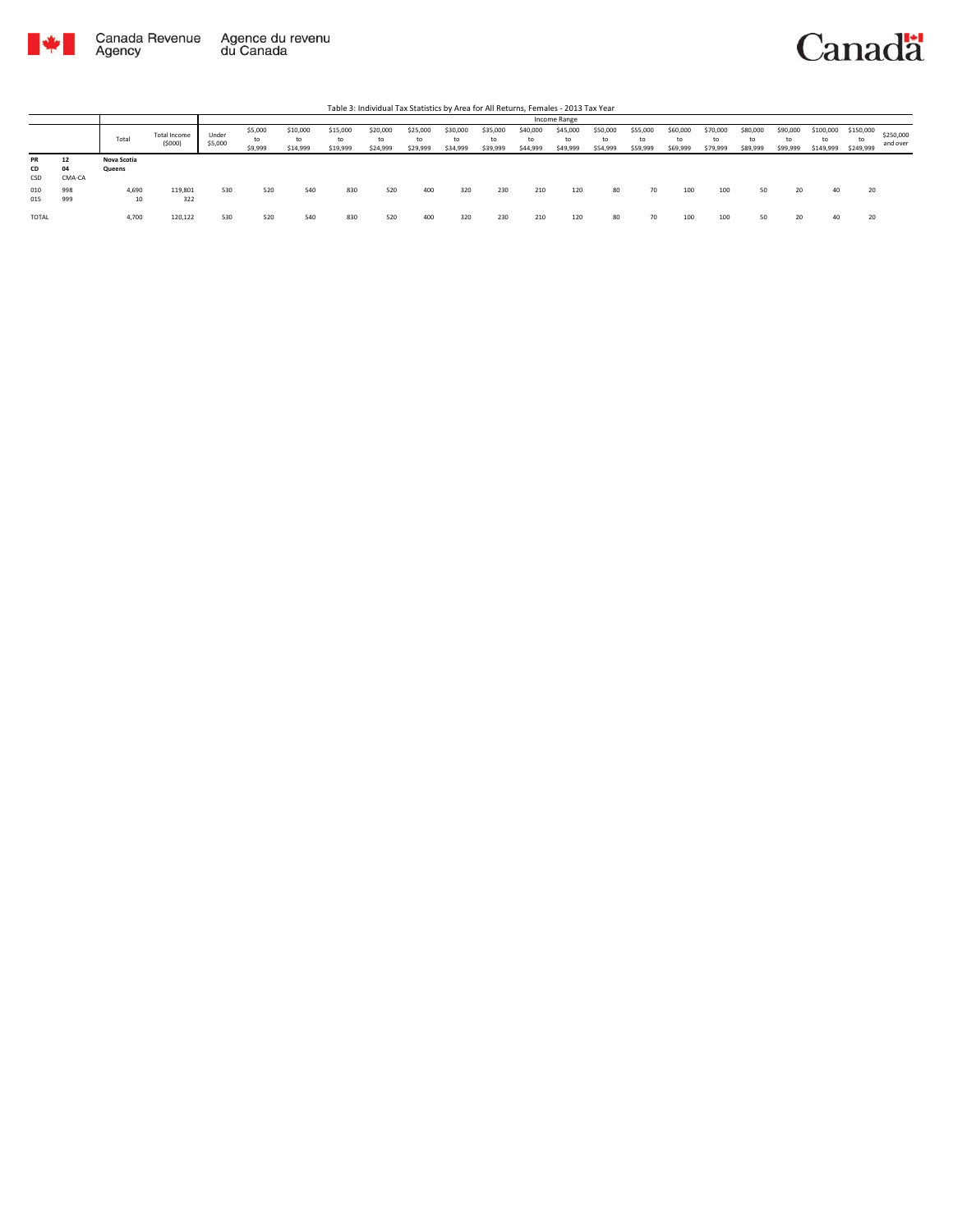

|                 |                    |                          |                               |                  |                          |                            |                            |                            |                            |                            |                            |                            | Income Range               |                            |                            |                            |                            |                      |                            |                              |                              |                       |
|-----------------|--------------------|--------------------------|-------------------------------|------------------|--------------------------|----------------------------|----------------------------|----------------------------|----------------------------|----------------------------|----------------------------|----------------------------|----------------------------|----------------------------|----------------------------|----------------------------|----------------------------|----------------------|----------------------------|------------------------------|------------------------------|-----------------------|
|                 |                    | Total                    | <b>Total Income</b><br>(5000) | Under<br>\$5,000 | \$5,000<br>to<br>\$9,999 | \$10,000<br>to<br>\$14,999 | \$15,000<br>to<br>\$19,999 | \$20,000<br>to<br>\$24,999 | \$25,000<br>to<br>\$29,999 | \$30,000<br>to<br>\$34,999 | \$35,000<br>to<br>\$39,999 | \$40,000<br>to<br>\$44,999 | \$45,000<br>to<br>\$49,999 | \$50,000<br>to<br>\$54,999 | \$55,000<br>to<br>\$59,999 | \$60,000<br>to<br>\$69,999 | \$70,000<br>to<br>\$79,999 | \$80,000<br>\$89,999 | \$90,000<br>to<br>\$99,999 | \$100,000<br>to<br>\$149,999 | \$150,000<br>to<br>\$249,999 | \$250,000<br>and over |
| PR<br>CD<br>CSD | 12<br>05<br>CMA-CA | Nova Scotia<br>Annapolis |                               |                  |                          |                            |                            |                            |                            |                            |                            |                            |                            |                            |                            |                            |                            |                      |                            |                              |                              |                       |
| 001             | 997                | 1,180                    | 32,412                        | 140              | 110                      | 120                        | 190                        | 130                        | 100                        | 100                        | 60                         | 60                         | 30                         | 20                         | 30                         | 20                         | 20                         |                      |                            | 10                           |                              |                       |
| 004<br>008      | 998<br>998         | 2,600<br>280             | 66.214<br>7.462               | 320<br>20        | 260<br>30                | 310<br>30                  | 410<br>40                  | 310<br>30                  | 230<br>20                  | 190<br>20                  | 130<br>10                  | 120<br>10                  | 70<br>20                   | 40                         | 40                         | 40                         | 60                         | 30                   | 20                         | 20                           |                              |                       |
| 009             | 998                | 1,510                    | 39.347                        | 180              | 150                      | 180                        | 230                        | 170                        | 130                        | 120                        | 70                         | 70                         | 40                         | 30                         | 20                         | 30                         | 30                         | 20                   |                            | 20                           |                              |                       |
| 012<br>014      | 998<br>998         | 390<br>2,200             | 9,981<br>60,199               | 50<br>270        | 30<br>220                | 50<br>230                  | 60<br>310                  | 40<br>230                  | 30<br>210                  | 30<br>160                  | 20<br>120                  | 20<br>90                   | 10<br>60                   | 60                         | 10<br>50                   | 20<br>70                   | 50                         | 30                   | 20                         | 20                           |                              |                       |
| 016             | 997                | 770                      | 22.151                        | 70               | 90                       | 80                         | 100                        | 80                         | 70                         | 50                         | 40                         | 40                         | 20                         | 20                         | 20                         | 30                         | 20                         | 20                   |                            |                              |                              |                       |
| TOTAL           |                    | 8,920                    | 237,766                       | 1,060            | 900                      | 1,000                      | 1,350                      | 990                        | 800                        | 670                        | 450                        | 400                        | 260                        | 190                        | 170                        | 210                        | 200                        | 110                  |                            | 80                           | 30                           |                       |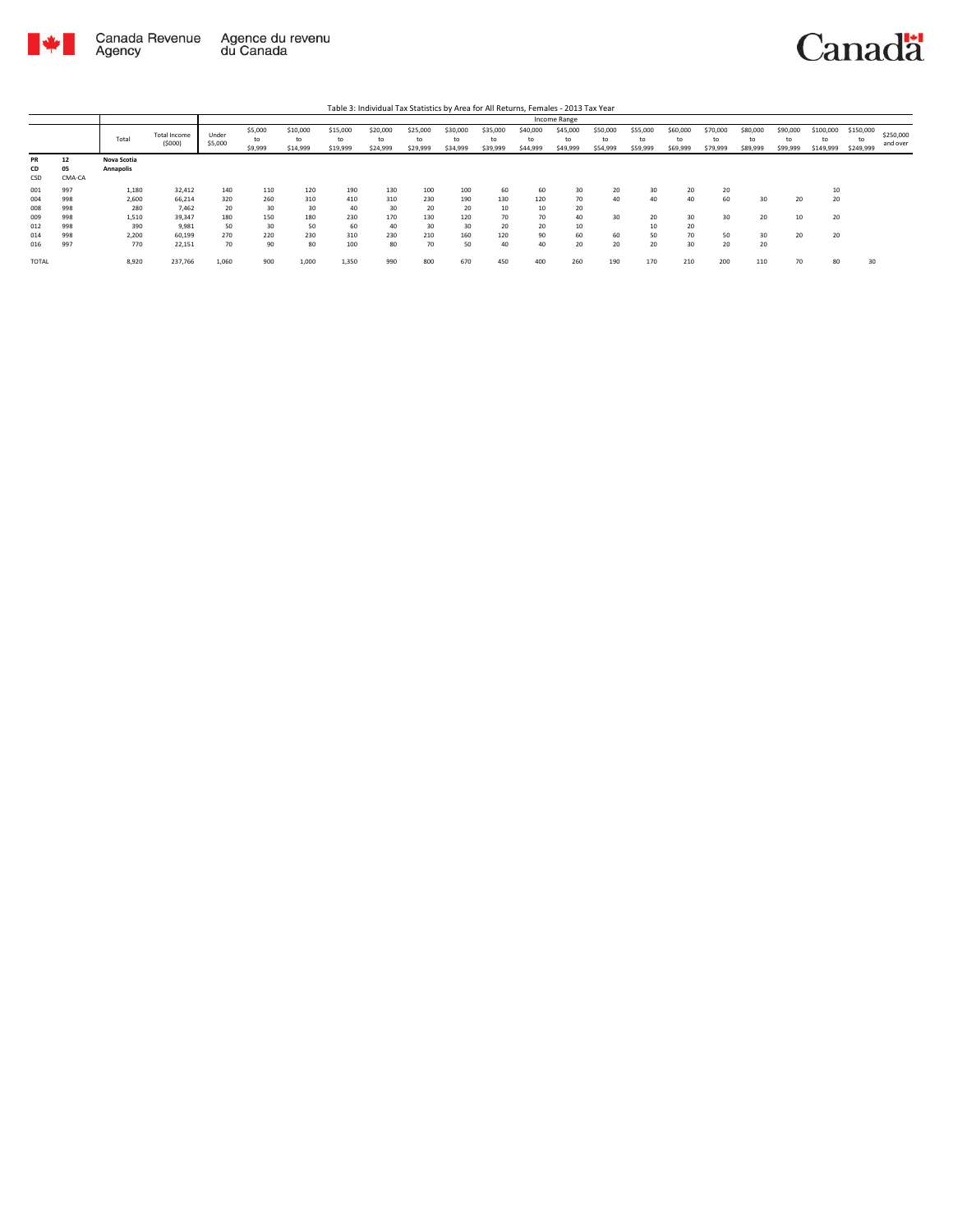

|                                 |                                 |                                          |                                                   |                                 |                                |                                  |                                  | Table 3: Individual Tax Statistics by Area for All Returns, Females - 2013 Tax Year |                               |                            |                               |                               |                               |                              |                            |                            |                               |                             |                            |                              |                              |                       |
|---------------------------------|---------------------------------|------------------------------------------|---------------------------------------------------|---------------------------------|--------------------------------|----------------------------------|----------------------------------|-------------------------------------------------------------------------------------|-------------------------------|----------------------------|-------------------------------|-------------------------------|-------------------------------|------------------------------|----------------------------|----------------------------|-------------------------------|-----------------------------|----------------------------|------------------------------|------------------------------|-----------------------|
|                                 |                                 |                                          |                                                   |                                 |                                |                                  |                                  |                                                                                     |                               |                            |                               |                               | Income Range                  |                              |                            |                            |                               |                             |                            |                              |                              |                       |
|                                 |                                 | Total                                    | Total Income<br>(5000)                            | Under<br>\$5,000                | \$5,000<br>to<br>\$9,999       | \$10,000<br>to<br>\$14,999       | \$15,000<br>to<br>\$19,999       | \$20,000<br>to<br>\$24,999                                                          | \$25,000<br>to<br>\$29,999    | \$30,000<br>to<br>\$34,999 | \$35,000<br>to<br>\$39,999    | \$40,000<br>to<br>\$44,999    | \$45,000<br>to<br>\$49,999    | \$50,000<br>to<br>\$54,999   | \$55,000<br>to<br>\$59,999 | \$60,000<br>to<br>\$69,999 | \$70,000<br>to<br>\$79,999    | \$80,000<br>to.<br>\$89,999 | \$90,000<br>to<br>\$99,999 | \$100,000<br>to<br>\$149,999 | \$150,000<br>to<br>\$249,999 | \$250,000<br>and over |
| <b>PR</b><br>CD<br>CSD          | 12<br>06<br>CMA-CA              | Nova Scotia<br>Lunenburg                 |                                                   |                                 |                                |                                  |                                  |                                                                                     |                               |                            |                               |                               |                               |                              |                            |                            |                               |                             |                            |                              |                              |                       |
| 001<br>004<br>006<br>008<br>009 | 998<br>998<br>997<br>998<br>997 | 10,540<br>3.850<br>1.040<br>400<br>4.480 | 302,346<br>113.698<br>31.806<br>11,538<br>140,501 | 1.150<br>360<br>90<br>40<br>480 | 970<br>340<br>110<br>30<br>400 | 1.250<br>410<br>100<br>40<br>470 | 1.560<br>620<br>150<br>60<br>640 | 1.060<br>420<br>110<br>40<br>450                                                    | 860<br>290<br>80<br>40<br>360 | 750<br>300<br>30<br>320    | 600<br>210<br>60<br>10<br>270 | 530<br>210<br>40<br>20<br>230 | 340<br>140<br>30<br>20<br>150 | 280<br>90<br>40<br>10<br>120 | 210<br>80<br>20<br>90      | 310<br>100<br>40<br>160    | 260<br>110<br>40<br>10<br>120 | 150<br>60<br>10<br>80       | 70<br>40<br>40             | 130<br>50<br>20<br>80        | 50<br>20<br>30               | 20<br>20              |
| 011<br>014<br><b>TOTAL</b>      | 999<br>999                      | 30<br>10<br>20,340                       | 1.058<br>233<br>601,179                           | 2,120                           | 1,860                          | 2.280                            | 3,030                            | 2,070                                                                               | 1.640                         | 1,460                      | 1,150                         | 1,040                         | 690                           | 530                          | 420                        | 620                        | 550                           | 310                         | 160                        | 280                          | 100                          | 40                    |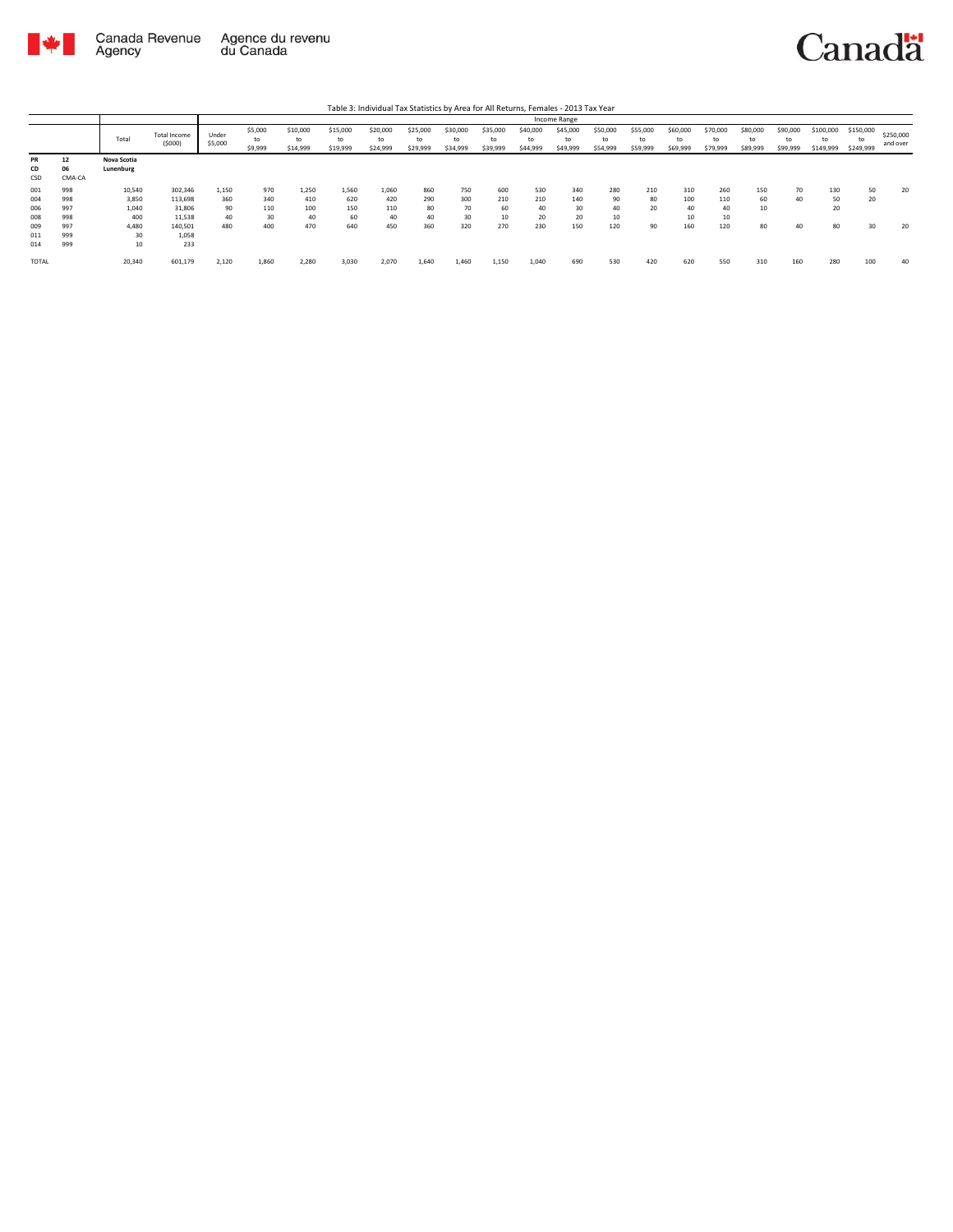

|                        |                    |                      |                        |                  |                          |                            |                            | Table 3: Individual Tax Statistics by Area for All Returns, Females - 2013 Tax Year |                      |                            |                            |                            |                            |                            |                            |                            |                            |                            |                            |                              |                              |                       |
|------------------------|--------------------|----------------------|------------------------|------------------|--------------------------|----------------------------|----------------------------|-------------------------------------------------------------------------------------|----------------------|----------------------------|----------------------------|----------------------------|----------------------------|----------------------------|----------------------------|----------------------------|----------------------------|----------------------------|----------------------------|------------------------------|------------------------------|-----------------------|
|                        |                    |                      |                        |                  |                          |                            |                            |                                                                                     |                      |                            |                            |                            | Income Range               |                            |                            |                            |                            |                            |                            |                              |                              |                       |
|                        |                    | Total                | Total Income<br>(5000) | Under<br>\$5,000 | \$5,000<br>to<br>\$9,999 | \$10,000<br>to<br>\$14,999 | \$15,000<br>to<br>\$19,999 | \$20,000<br>to<br>\$24,999                                                          | \$25,000<br>\$29,999 | \$30,000<br>to<br>\$34,999 | \$35,000<br>to<br>\$39,999 | \$40,000<br>to<br>\$44,999 | \$45,000<br>to<br>\$49,999 | \$50,000<br>to<br>\$54,999 | \$55,000<br>to<br>\$59,999 | \$60,000<br>to<br>\$69,999 | \$70,000<br>to<br>\$79,999 | \$80,000<br>to<br>\$89,999 | \$90,000<br>to<br>\$99,999 | \$100,000<br>to<br>\$149,999 | \$150,000<br>to<br>\$249,999 | \$250,000<br>and over |
| <b>PR</b><br>CD<br>CSD | 12<br>07<br>CMA-CA | Nova Scotia<br>Kings |                        |                  |                          |                            |                            |                                                                                     |                      |                            |                            |                            |                            |                            |                            |                            |                            |                            |                            |                              |                              |                       |
| 001<br>002             | 997<br>998         | 9,020<br>70          | 253,149<br>1,983       | 1.060            | 870                      | 960                        | 1.180<br>10                | 900                                                                                 | 790                  | 690                        | 560                        | 440                        | 300                        | 240                        | 210                        | 260                        | 230                        | 140                        | 50                         | 80                           | 30                           | 10                    |
| 004<br>021             | 997<br>997         | 1,090<br>2,170       | 31,315<br>66.778       | 110<br>230       | 90<br>220                | 110<br>240                 | 160<br>300                 | 110<br>210                                                                          | 100<br>160           | 100<br>160                 | 70<br>140                  | 60<br>110                  | 30<br>80                   | 30<br>60                   | 20<br>40                   | 30<br>70                   | 20<br>60                   | 20<br>30                   | 10<br>20                   | 30                           | 10                           |                       |
| 024<br>027             | 997<br>999         | 1,720<br>20          | 67.029<br>906          | 180              | 160                      | 130                        | 180                        | 140                                                                                 | 100                  | 110                        | 90                         | 100                        | 70                         | 80                         | 50                         | 70                         | 70                         | 60                         | 40                         | 50                           | 30                           |                       |
| TOTAL                  |                    | 14,080               | 421,161                | 1,590            | 1,340                    | 1,460                      | 1,840                      | 1,380                                                                               | 1,160                | 1,060                      | 860                        | 720                        | 480                        | 400                        | 330                        | 440                        | 380                        | 250                        | 120                        | 170                          | 70                           | 30                    |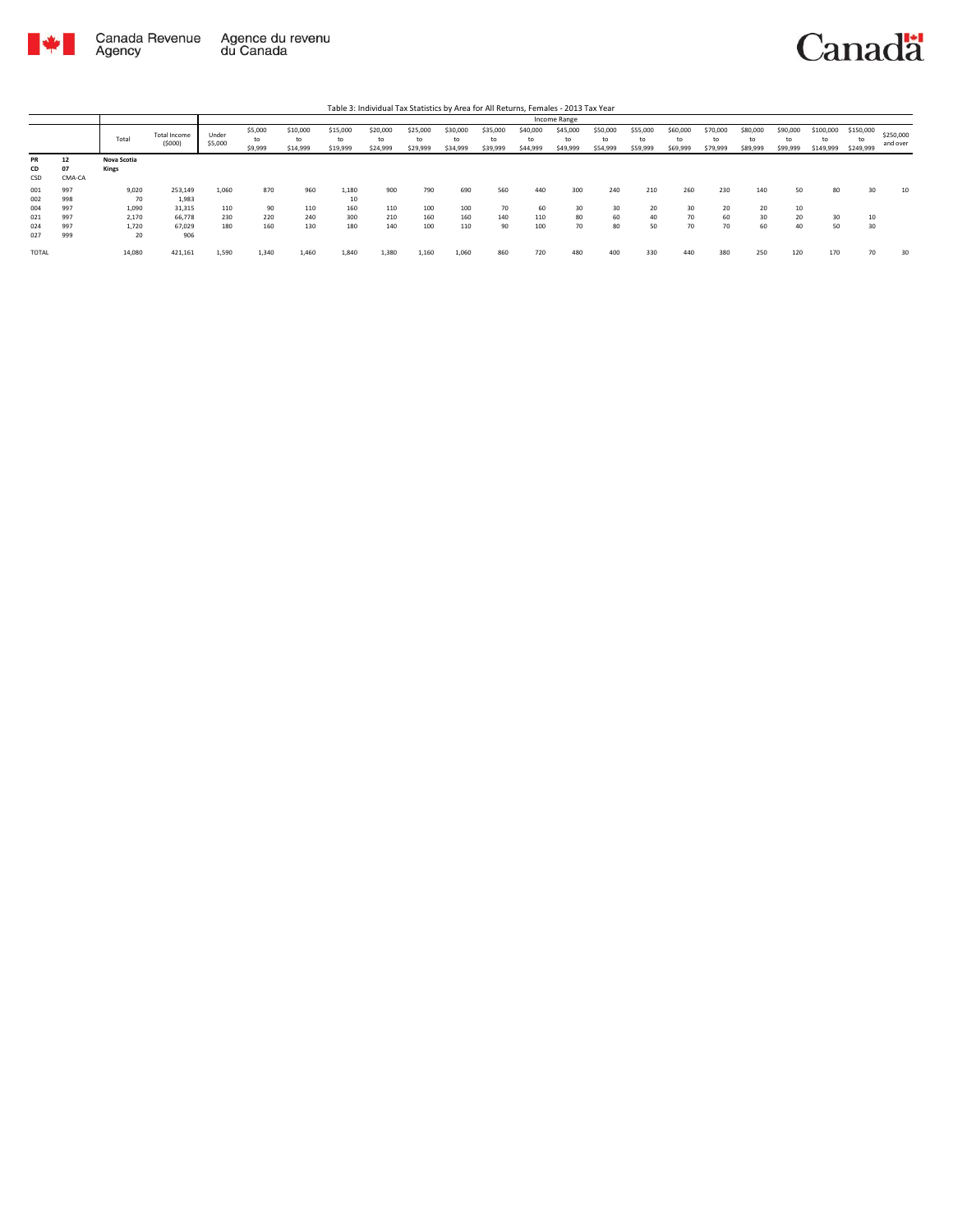

|                          |                          |                                |                                        |                           |                          |                            |                            | Table 3: Individual Tax Statistics by Area for All Returns, Females - 2013 Tax Year |                            |                            |                            |                            |                            |                            |                            |                            |                            |                      |                            |                              |                              |                       |
|--------------------------|--------------------------|--------------------------------|----------------------------------------|---------------------------|--------------------------|----------------------------|----------------------------|-------------------------------------------------------------------------------------|----------------------------|----------------------------|----------------------------|----------------------------|----------------------------|----------------------------|----------------------------|----------------------------|----------------------------|----------------------|----------------------------|------------------------------|------------------------------|-----------------------|
|                          |                          |                                |                                        |                           |                          |                            |                            |                                                                                     |                            |                            |                            |                            | Income Range               |                            |                            |                            |                            |                      |                            |                              |                              |                       |
|                          |                          | Total                          | <b>Total Income</b><br>(5000)          | Under<br>\$5,000          | \$5,000<br>to<br>\$9,999 | \$10,000<br>to<br>\$14,999 | \$15,000<br>to<br>\$19,999 | \$20,000<br>to<br>\$24,999                                                          | \$25,000<br>to<br>\$29,999 | \$30,000<br>to<br>\$34,999 | \$35,000<br>to<br>\$39,999 | \$40,000<br>to<br>\$44,999 | \$45,000<br>to<br>\$49,999 | \$50,000<br>to<br>\$54,999 | \$55,000<br>to<br>\$59,999 | \$60,000<br>to<br>\$69,999 | \$70,000<br>to<br>\$79,999 | \$80,000<br>\$89,999 | \$90,000<br>to<br>\$99,999 | \$100,000<br>tα<br>\$149,999 | \$150,000<br>to<br>\$249,999 | \$250,000<br>and over |
| <b>PR</b><br>CD<br>CSD   | 12<br>08<br>CMA-CA       | Nova Scotia<br>Hants           |                                        |                           |                          |                            |                            |                                                                                     |                            |                            |                            |                            |                            |                            |                            |                            |                            |                      |                            |                              |                              |                       |
| 001<br>002<br>004<br>008 | 997<br>997<br>997<br>996 | 5,740<br>1.770<br>480<br>8,970 | 166,479<br>51.358<br>15,871<br>272,680 | 670<br>190<br>60<br>1,060 | 530<br>180<br>40<br>820  | 620<br>160<br>40<br>850    | 770<br>280<br>70<br>1,010  | 540<br>190<br>50<br>790                                                             | 460<br>140<br>40<br>710    | 420<br>140<br>40<br>700    | 380<br>90<br>30<br>580     | 300<br>90<br>30<br>480     | 210<br>60<br>20<br>400     | 160<br>50<br>340           | 120<br>40<br>20<br>240     | 180<br>60<br>340           | 160<br>30<br>20<br>270     | 70<br>40<br>150      | 40<br>90                   | 70<br>30<br>120              | 30<br>20                     |                       |
| 014<br><b>TOTAL</b>      | 997                      | 290<br>17,260                  | 1.027<br>507,415                       | 240<br>2,220              | 20<br>1,590              | 1,670                      | 20<br>2,150                | 1,570                                                                               | 1,350                      | 1,300                      | 1,070                      | 900                        | 690                        | 560                        | 420                        | 590                        | 480                        | 260                  | 140                        | 220                          | 70                           | 20                    |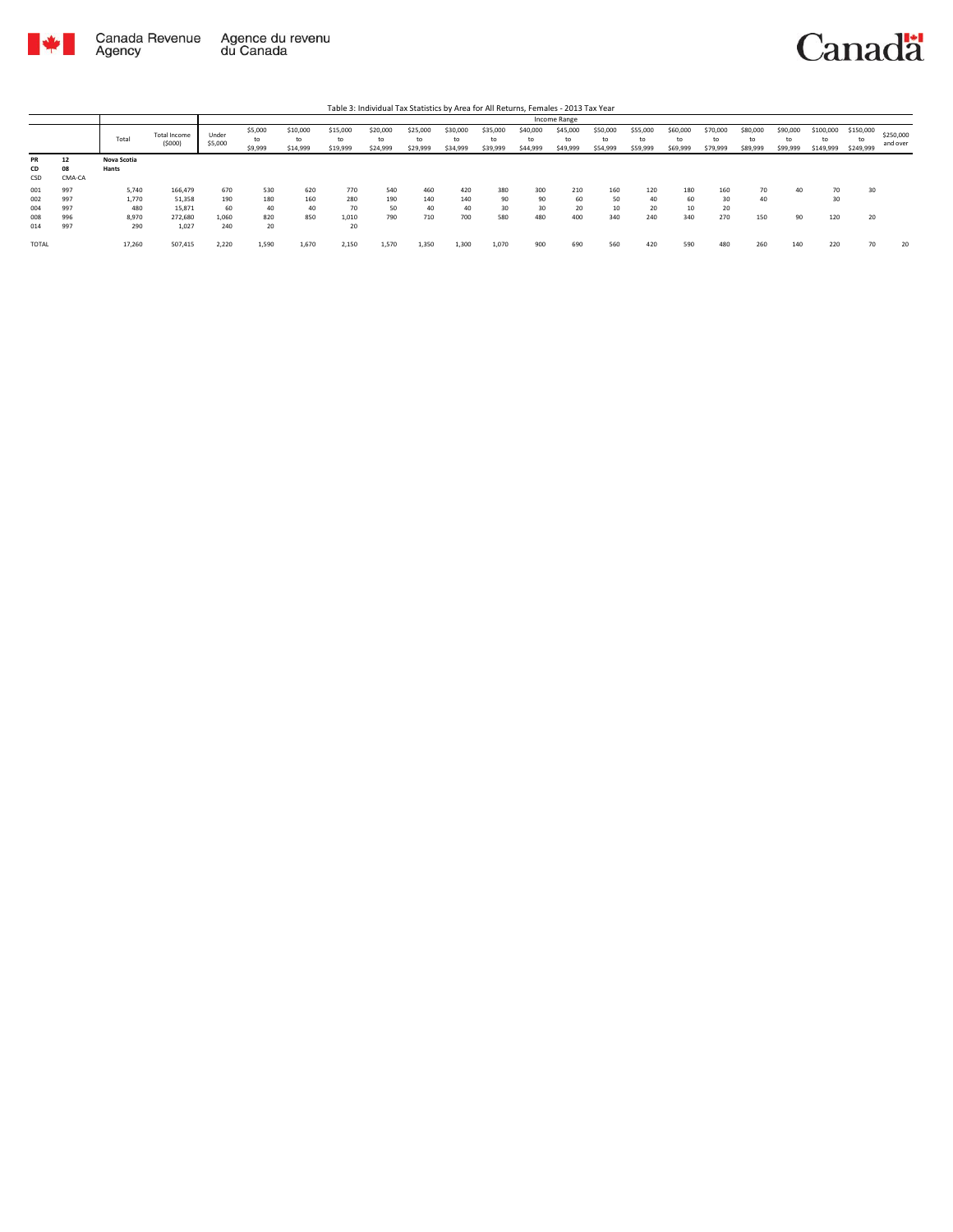

|                               |                    |                           |                        |                  |                          |                            |                            | Table 3: Individual Tax Statistics by Area for All Returns, Females - 2013 Tax Year |                            |                            |                            |                            |                            |                            |                            |                            |                            |                            |                            |                              |                              |                       |
|-------------------------------|--------------------|---------------------------|------------------------|------------------|--------------------------|----------------------------|----------------------------|-------------------------------------------------------------------------------------|----------------------------|----------------------------|----------------------------|----------------------------|----------------------------|----------------------------|----------------------------|----------------------------|----------------------------|----------------------------|----------------------------|------------------------------|------------------------------|-----------------------|
|                               |                    |                           |                        |                  |                          |                            |                            |                                                                                     |                            |                            |                            |                            | Income Range               |                            |                            |                            |                            |                            |                            |                              |                              |                       |
|                               |                    | Total                     | Total Income<br>(5000) | Under<br>\$5,000 | \$5,000<br>to<br>\$9,999 | \$10,000<br>to<br>\$14,999 | \$15,000<br>to<br>\$19,999 | \$20,000<br>to<br>\$24,999                                                          | \$25,000<br>to<br>\$29,999 | \$30,000<br>to<br>\$34,999 | \$35,000<br>to<br>\$39,999 | \$40,000<br>to<br>\$44,999 | \$45,000<br>to<br>\$49,999 | \$50,000<br>to<br>\$54,999 | \$55,000<br>to<br>\$59,999 | \$60,000<br>to<br>\$69,999 | \$70,000<br>to<br>\$79,999 | \$80,000<br>to<br>\$89,999 | \$90,000<br>to<br>\$99,999 | \$100,000<br>to<br>\$149,999 | \$150,000<br>to<br>\$249,999 | \$250,000<br>and over |
| <b>PR</b><br><b>CD</b><br>CSD | 12<br>10<br>CMA-CA | Nova Scotia<br>Colchester |                        |                  |                          |                            |                            |                                                                                     |                            |                            |                            |                            |                            |                            |                            |                            |                            |                            |                            |                              |                              |                       |
| 002<br>012                    | 996<br>996         | 580<br>1,480              | 16.122<br>37,531       | 60<br>150        | 60<br>150                | 50<br>190                  | 90<br>240                  | 80<br>160                                                                           | 50<br>120                  | 40<br>110                  | 30<br>90                   | 30<br>80                   | 20<br>40                   | 20<br>30                   | 30                         | 10<br>40                   | 20<br>20                   | 20                         |                            | 10                           |                              |                       |
| <b>TOTAL</b>                  |                    | 2,060                     | 53,653                 | 210              | 210                      | 250                        | 320                        | 240                                                                                 | 170                        | 160                        | 120                        | 100                        | 50                         | 50                         | 30                         | 50                         | 40                         | 20                         |                            | 20                           |                              |                       |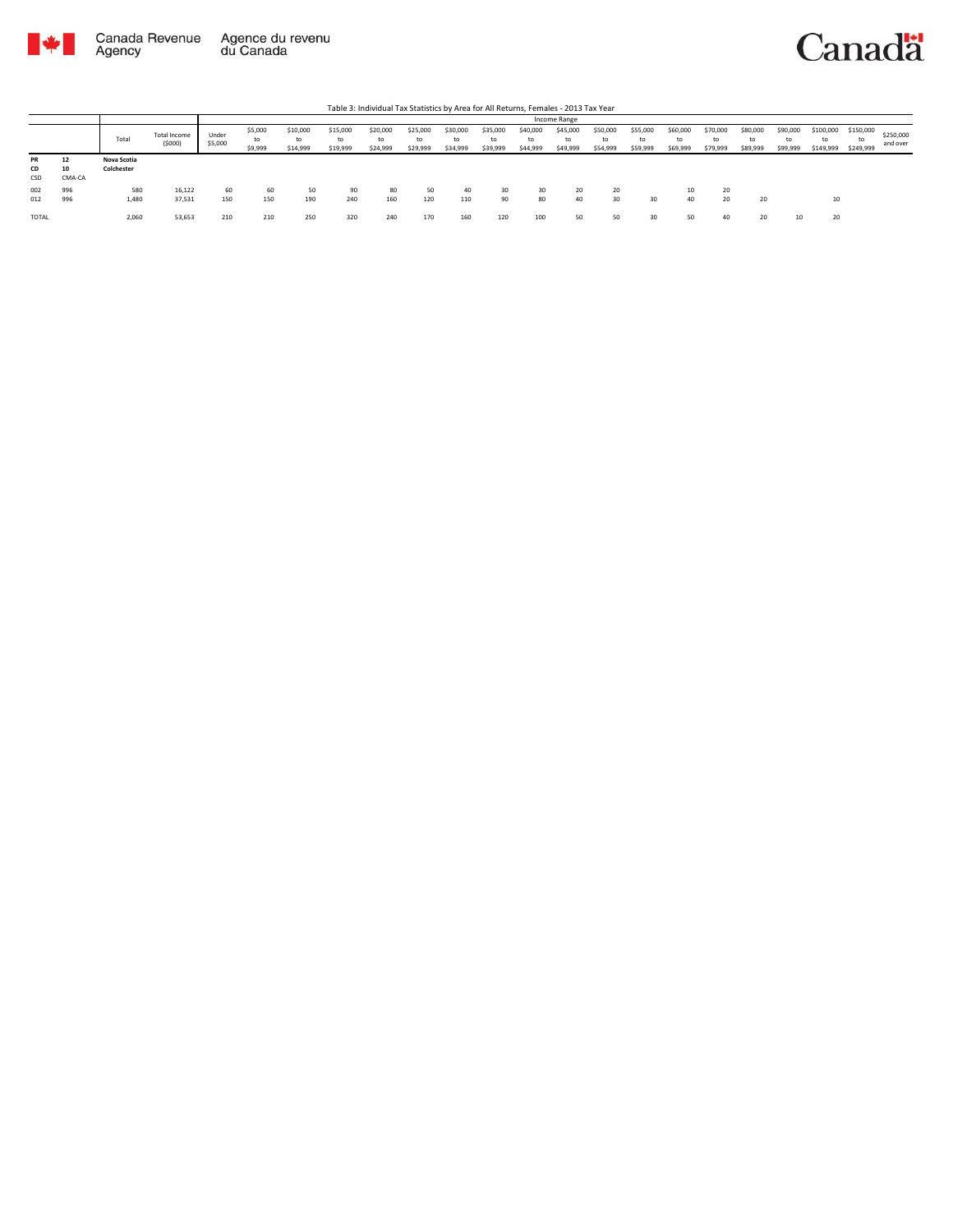



|              |        |             |              |         |         |          |          |          |          |          |          |          | Income Range |          |          |          |          |          |          |           |           |           |
|--------------|--------|-------------|--------------|---------|---------|----------|----------|----------|----------|----------|----------|----------|--------------|----------|----------|----------|----------|----------|----------|-----------|-----------|-----------|
|              |        |             | Total Income | Under   | \$5,000 | \$10,000 | \$15,000 | \$20,000 | \$25,000 | \$30,000 | \$35,000 | \$40,000 | \$45,000     | \$50,000 | \$55,000 | \$60,000 | \$70,000 | \$80,000 | \$90,000 | \$100,000 | \$150,000 | \$250,000 |
|              |        | Total       | (5000)       | \$5,000 | to      | to       | to       | to       | to       | to       | to       | to       | to           | to       | to       | to       | to       | to       | to       | to        | to        | and over  |
|              |        |             |              |         | \$9,999 | \$14,999 | \$19,999 | \$24,999 | \$29,999 | \$34,999 | \$39,999 | \$44,999 | \$49,999     | \$54,999 | \$59,999 | \$69,999 | \$79,999 | \$89,999 | \$99,999 | \$149,999 | \$249,999 |           |
| <b>PR</b>    | 12     | Nova Scotia |              |         |         |          |          |          |          |          |          |          |              |          |          |          |          |          |          |           |           |           |
| CD           | 11     | Cumberland  |              |         |         |          |          |          |          |          |          |          |              |          |          |          |          |          |          |           |           |           |
| CSD          | CMA-CA |             |              |         |         |          |          |          |          |          |          |          |              |          |          |          |          |          |          |           |           |           |
| 001          | 998    | 890         | 19,666       | 120     | 110     | 120      | 170      | 90       | 70       | 50       | 40       | 30       | 20           | 20       | 10       | 10       | 10       |          |          |           |           |           |
| 002          | 997    | 620         | 16,686       | 80      | 70      | 60       | 120      | 70       | 50       | 30       | 30       | 20       | 10           | 10       |          | 10       | 20       | 10       |          |           |           |           |
| 006          | 998    | 1,480       | 39,809       | 150     | 170     | 160      | 240      | 160      | 130      | 100      | 90       | 60       | 40           | 40       | 30       | 40       | 40       | 30       |          |           |           |           |
| 008          | 998    | 1,500       | 40,038       | 140     | 210     | 130      | 210      | 160      | 140      | 110      | 100      | 80       | 40           | 40       | 30       | 30       | 40       | 20       | 10       |           |           |           |
| 009          | 998    | 1,980       | 60,298       | 190     | 200     | 180      | 270      | 210      | 170      | 140      | 110      | 110      | 70           | 70       | 40       | 60       | 60       | 40       | 20       | 40        |           |           |
| 011          | 998    | 4,320       | 124,231      | 360     | 490     | 440      | 670      | 520      | 350      | 300      | 220      | 190      | 140          | 120      | 90       | 120      | 120      | 70       | 40       | 60        | 20        |           |
| 012          | 998    | 490         | 13,683       | 40      | 40      | 50       | 80       | 60       | 40       | 50       | 40       | 20       | 10           | 10       | 10       |          | 10       |          |          |           |           |           |
| 014          | 997    | 1,830       | 53,125       | 220     | 180     | 180      | 280      | 180      | 150      | 140      | 130      | 90       | 50           | 50       | 40       | 50       | 50       | 30       |          | 20        |           |           |
| <b>TOTAL</b> |        | 13,110      | 367,536      | 1,300   | 1,460   | 1,330    | 2,030    | 1,440    | 1,100    | 920      | 750      | 590      | 390          | 360      | 250      | 330      | 350      | 210      | 110      | 150       | 40        | 20        |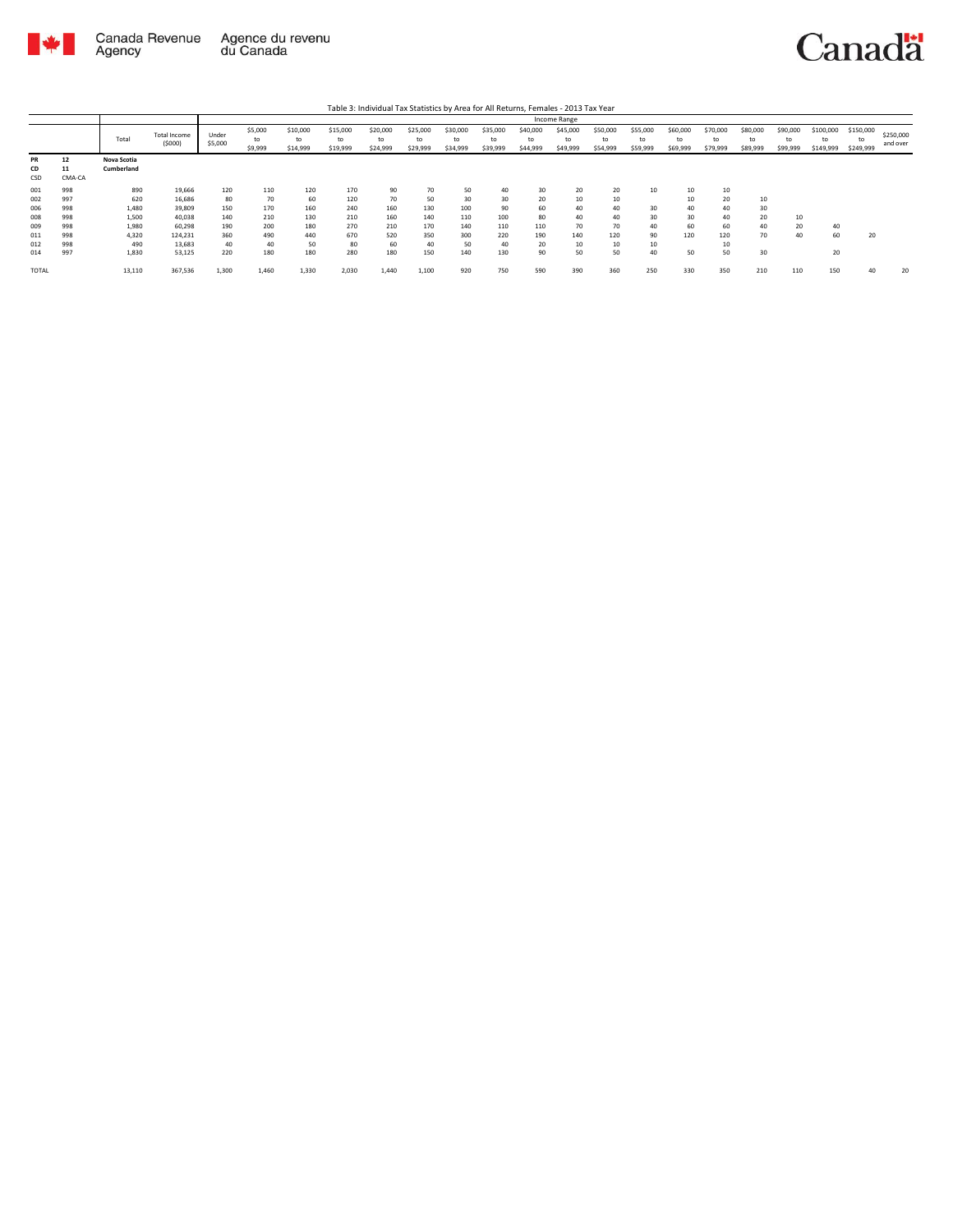

|                 |                    |                       |                        |                  |                          |                            |                            | Table 3: Individual Tax Statistics by Area for All Returns, Females - 2013 Tax Year |                            |                            |                            |                            |                            |                            |                            |                            |                            |                               |                            |                              |                              |                       |
|-----------------|--------------------|-----------------------|------------------------|------------------|--------------------------|----------------------------|----------------------------|-------------------------------------------------------------------------------------|----------------------------|----------------------------|----------------------------|----------------------------|----------------------------|----------------------------|----------------------------|----------------------------|----------------------------|-------------------------------|----------------------------|------------------------------|------------------------------|-----------------------|
|                 |                    |                       |                        |                  |                          |                            |                            |                                                                                     |                            |                            |                            |                            | Income Range               |                            |                            |                            |                            |                               |                            |                              |                              |                       |
|                 |                    | Total                 | Total Income<br>(5000) | Under<br>\$5,000 | \$5,000<br>to<br>\$9,999 | \$10,000<br>to<br>\$14,999 | \$15,000<br>to<br>\$19,999 | \$20,000<br>to<br>\$24,999                                                          | \$25,000<br>to<br>\$29,999 | \$30,000<br>to<br>\$34,999 | \$35,000<br>to<br>\$39,999 | \$40,000<br>to<br>\$44,999 | \$45,000<br>to<br>\$49,999 | \$50,000<br>to<br>\$54,999 | \$55,000<br>to<br>\$59,999 | \$60,000<br>to<br>\$69,999 | \$70,000<br>to<br>\$79,999 | \$80,000<br>$t_0$<br>\$89,999 | \$90,000<br>to<br>\$99,999 | \$100,000<br>to<br>\$149,999 | \$150,000<br>to<br>\$249,999 | \$250,000<br>and over |
| PR<br>CD<br>CSD | 12<br>12<br>CMA-CA | Nova Scotia<br>Pictou |                        |                  |                          |                            |                            |                                                                                     |                            |                            |                            |                            |                            |                            |                            |                            |                            |                               |                            |                              |                              |                       |
| 001<br>004      | 997<br>997         | 2,610<br>1,480        | 76,036<br>47,119       | 250<br>130       | 240<br>140               | 280<br>130                 | 360<br>190                 | 280<br>160                                                                          | 250<br>130                 | 190<br>130                 | 170<br>90                  | 100<br>80                  | 90<br>60                   | 80<br>40                   | 60<br>30                   | 90<br>50                   | 80<br>40                   | 30                            | $\sim$                     | 20<br>20                     | 10                           |                       |
| <b>TOTAL</b>    |                    | 4,080                 | 123,155                | 380              | 380                      | 420                        | 550                        | 450                                                                                 | 380                        | 320                        | 250                        | 190                        | 150                        | 120                        | 90                         | 140                        | 120                        | 60                            |                            | 50                           | 20                           |                       |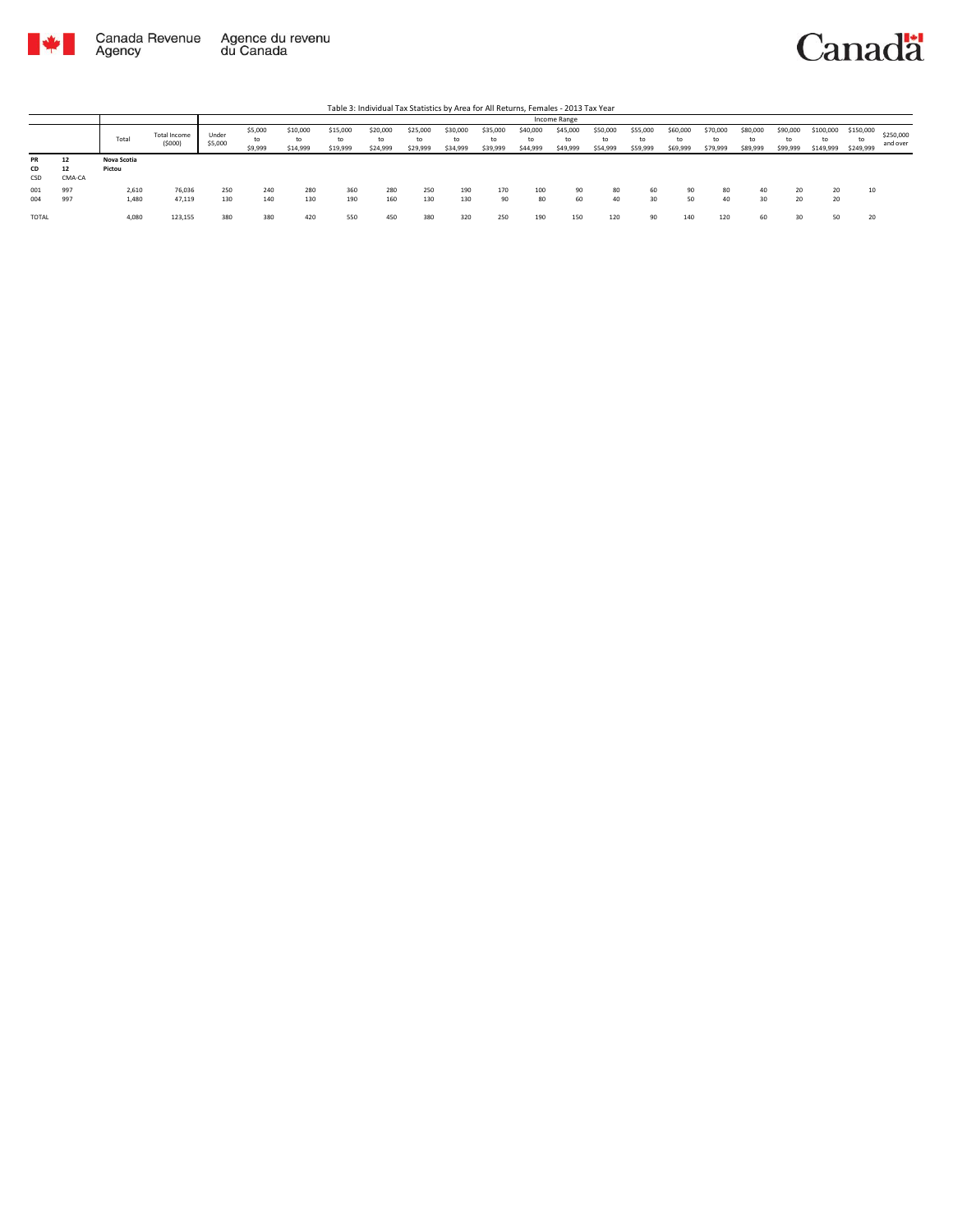

|                        |                    |                            |                               | Income Range     |                          |                            |                            |                            |                            |                            |                            |                            |                            |                            |                            |                            |                            |                            |                            |                              |                              |                       |
|------------------------|--------------------|----------------------------|-------------------------------|------------------|--------------------------|----------------------------|----------------------------|----------------------------|----------------------------|----------------------------|----------------------------|----------------------------|----------------------------|----------------------------|----------------------------|----------------------------|----------------------------|----------------------------|----------------------------|------------------------------|------------------------------|-----------------------|
|                        |                    | Total                      | <b>Total Income</b><br>(5000) | Under<br>\$5,000 | \$5,000<br>to<br>\$9,999 | \$10,000<br>to<br>\$14,999 | \$15,000<br>to<br>\$19,999 | \$20,000<br>to<br>\$24,999 | \$25,000<br>to<br>\$29,999 | \$30,000<br>to<br>\$34,999 | \$35,000<br>to<br>\$39,999 | \$40,000<br>to<br>\$44,999 | \$45,000<br>to<br>\$49,999 | \$50,000<br>to<br>\$54,999 | \$55,000<br>to<br>\$59,999 | \$60,000<br>to<br>\$69,999 | \$70,000<br>to<br>\$79,999 | \$80,000<br>to<br>\$89,999 | \$90,000<br>to<br>\$99,999 | \$100,000<br>to<br>\$149,999 | \$150,000<br>to<br>\$249,999 | \$250,000<br>and over |
| <b>PR</b><br>CD<br>CSD | 12<br>13<br>CMA-CA | Nova Scotia<br>Guysborough |                               |                  |                          |                            |                            |                            |                            |                            |                            |                            |                            |                            |                            |                            |                            |                            |                            |                              |                              |                       |
| 001                    | 997                | 950                        | 24,665                        | 100              | 90                       | 110                        | 150                        | 110                        | 100                        | 70                         | 70                         | 40                         | 20                         | 20                         | 20                         | 20                         | 20                         |                            |                            |                              |                              |                       |
| 004                    | 998                | 1,730                      | 44,650                        | 180              | 190                      | 220                        | 310                        | 170                        | 140                        | 130                        | 100                        | 60                         | 60                         | 40                         | 30                         | 50                         | 30                         | 10                         |                            | 10                           |                              |                       |
| 006                    | 997                | 330                        | 7.634                         | 40               | 40                       | 40                         | 70                         | 30                         | 30                         | 20                         | 10                         | 10                         | 10                         |                            |                            |                            |                            |                            |                            |                              |                              |                       |
| 008                    | 998                | 330                        | 8,932                         | 30               | 40                       | 40                         | 60                         | 40                         | 20                         | 20                         | 20                         | 20                         |                            |                            |                            | 10                         |                            |                            |                            |                              |                              |                       |
| <b>TOTAL</b>           |                    | 3,340                      | 85,881                        | 340              | 350                      | 400                        | 600                        | 350                        | 290                        | 250                        | 200                        | 130                        | 100                        |                            | 60                         | 80                         | 60                         | 30                         |                            | 20                           | 10                           |                       |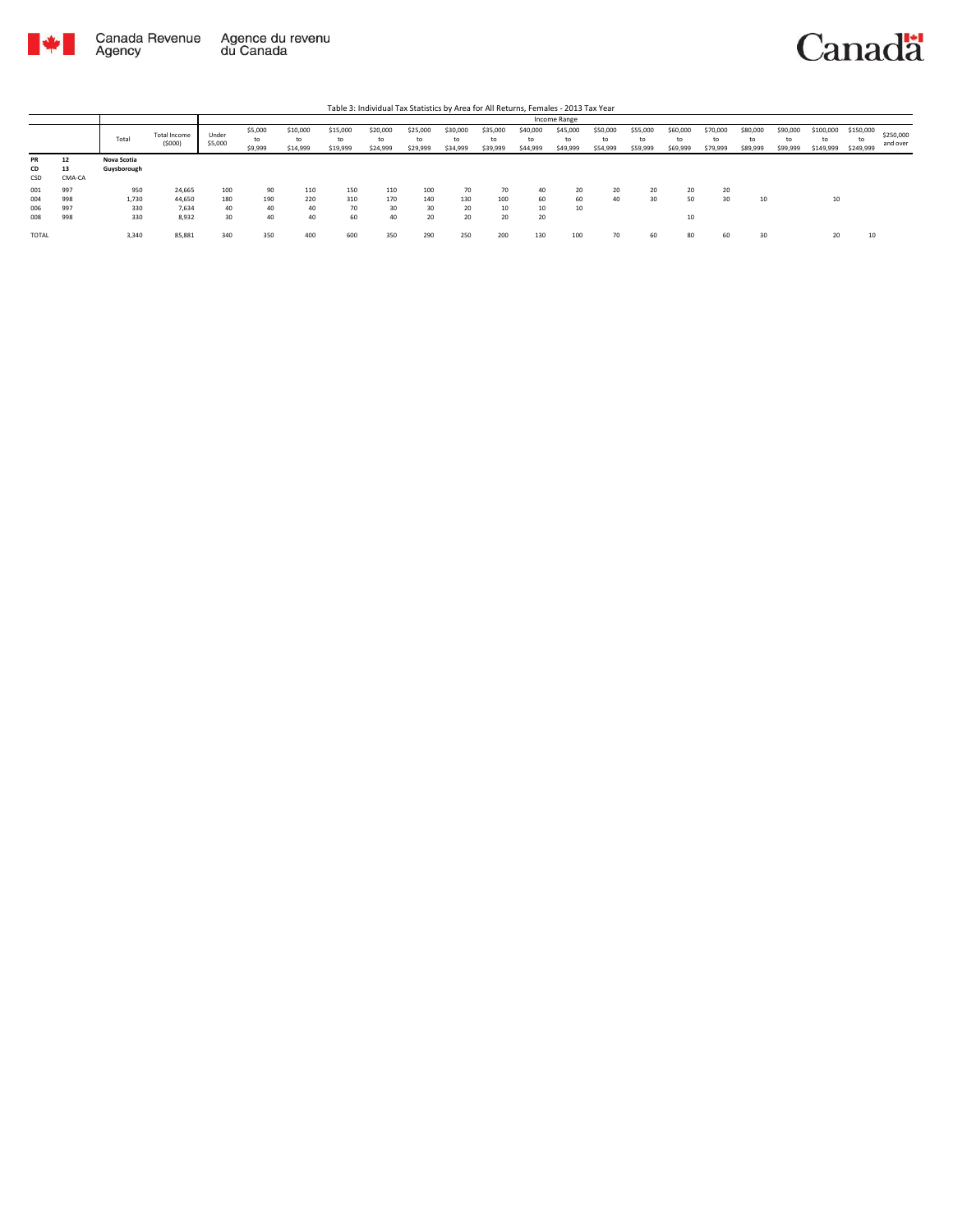

Agency

## Canadä

Total Total Income (\$000) Under \$5,000 \$5,000 to \$9,999 \$10,000 to \$14,999 \$15,000 to \$19,999 \$20,000 to \$24,999 \$25,000 to \$29,999 \$30,000 to \$34,999 \$35,000 to \$39,999 \$40,000 to \$44,999 \$45,000 to \$49,999 \$50,000 to \$54,999 \$55,000 to \$59,999 \$60,000 to \$69,999 \$70,000 to \$79,999 \$80,000 to \$89,999 \$90,000 to \$99,999 \$100,000 to \$149,999 \$150,000 to \$249,999 \$250,000 and over Table 3: Individual Tax Statistics by Area for All Returns, Females - 2013 Tax Year Income Range **PR 12 Nova Scotia CD 14 Antigonish** PR 12<br>CD 14<br>CSD CMA-CA<br>001 998<br>002 998<br>006 998<br>010 998 001 998 3,110 110,876 250 250 290 320 290 220 240 210 210 140 120 80 130 130 100 50 70 20 002 998 2,230 77,356 180 210 210 320 210 140 180 120 120 80 70 50 90 100 30 30 70 20 006 998 2,590 73,633 310 250 260 360 240 200 200 170 140 90 60 50 80 70 40 30 30 010 998 130 2,481 40 10 20 TOTAL 8,050 264,347 770 720 770 1,020 760 560 620 510 470 320 250 180 300 310 180 100 160 50 10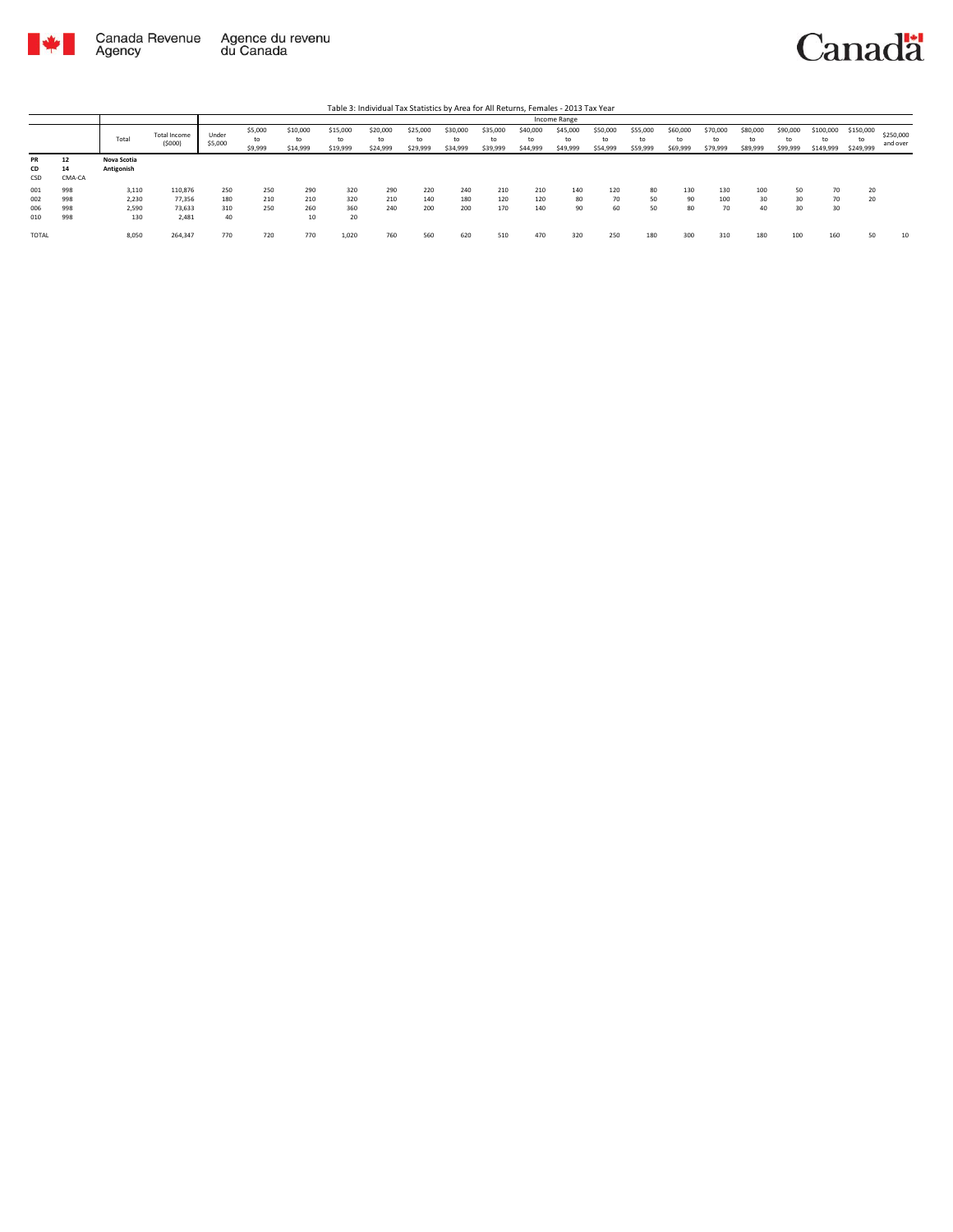

|              |        |             |                        |                  |                          |                            |                            |                            |                            |                            |                            |                            | Income Range               |                            |                            |                            |                            |                            |                            |                              |                              |                       |
|--------------|--------|-------------|------------------------|------------------|--------------------------|----------------------------|----------------------------|----------------------------|----------------------------|----------------------------|----------------------------|----------------------------|----------------------------|----------------------------|----------------------------|----------------------------|----------------------------|----------------------------|----------------------------|------------------------------|------------------------------|-----------------------|
|              |        | Total       | Total Income<br>(5000) | Under<br>\$5,000 | \$5,000<br>to<br>\$9,999 | \$10,000<br>to<br>\$14,999 | \$15,000<br>to<br>\$19,999 | \$20,000<br>to<br>\$24,999 | \$25,000<br>to<br>\$29,999 | \$30,000<br>to<br>\$34,999 | \$35,000<br>to<br>\$39,999 | \$40,000<br>to<br>\$44,999 | \$45,000<br>to<br>\$49,999 | \$50,000<br>to<br>\$54,999 | \$55,000<br>to<br>\$59,999 | \$60,000<br>to<br>\$69,999 | \$70,000<br>to<br>\$79,999 | \$80,000<br>to<br>\$89,999 | \$90,000<br>to<br>\$99,999 | \$100,000<br>to<br>\$149,999 | \$150,000<br>to<br>\$249,999 | \$250,000<br>and over |
| <b>PR</b>    | 12     | Nova Scotia |                        |                  |                          |                            |                            |                            |                            |                            |                            |                            |                            |                            |                            |                            |                            |                            |                            |                              |                              |                       |
| CD           | 15     | Inverness   |                        |                  |                          |                            |                            |                            |                            |                            |                            |                            |                            |                            |                            |                            |                            |                            |                            |                              |                              |                       |
| CSD          | CMA-CA |             |                        |                  |                          |                            |                            |                            |                            |                            |                            |                            |                            |                            |                            |                            |                            |                            |                            |                              |                              |                       |
| 001          | 997    | 1,390       | 40,443                 | 140              | 130                      | 130                        | 210                        | 150                        | 120                        | 90                         | 80                         | 80                         | 50                         | 40                         | 30                         | 50                         | 40                         | 20                         | 10                         | 20                           |                              |                       |
| 002          | 998    | 1,370       | 40,474                 | 140              | 140                      | 120                        | 190                        | 140                        | 130                        | 110                        | 70                         | 70                         | 60                         | 40                         | 30                         | 50                         | 40                         | 20                         | 10                         | 20                           |                              |                       |
| 006          | 997    | 1,990       | 55,869                 | 280              | 210                      | 160                        | 260                        | 190                        | 160                        | 140                        | 120                        | 90                         | 70                         | 60                         | 40                         | 60                         | 60                         | 40                         | 30                         | 20                           |                              |                       |
| 008          | 999    | 310         | 5.680                  | 120              | 10                       | 30                         | 40                         | 30                         | 20                         | 10                         | 10                         | 10                         |                            |                            |                            |                            |                            |                            |                            |                              |                              |                       |
| 011          | 998    | 2,340       | 66,458                 | 180              | 180                      | 230                        | 390                        | 300                        | 240                        | 200                        | 150                        | 110                        | 70                         | 50                         | 50                         | 60                         | 70                         | 30                         | 20                         | 30                           |                              |                       |
| <b>TOTAL</b> |        | 7,400       | 208,924                | 860              | 680                      | 670                        | 1,090                      | 820                        | 670                        | 550                        | 420                        | 360                        | 260                        | 190                        | 160                        | 210                        | 200                        | 120                        | 70                         | 90                           | 20                           |                       |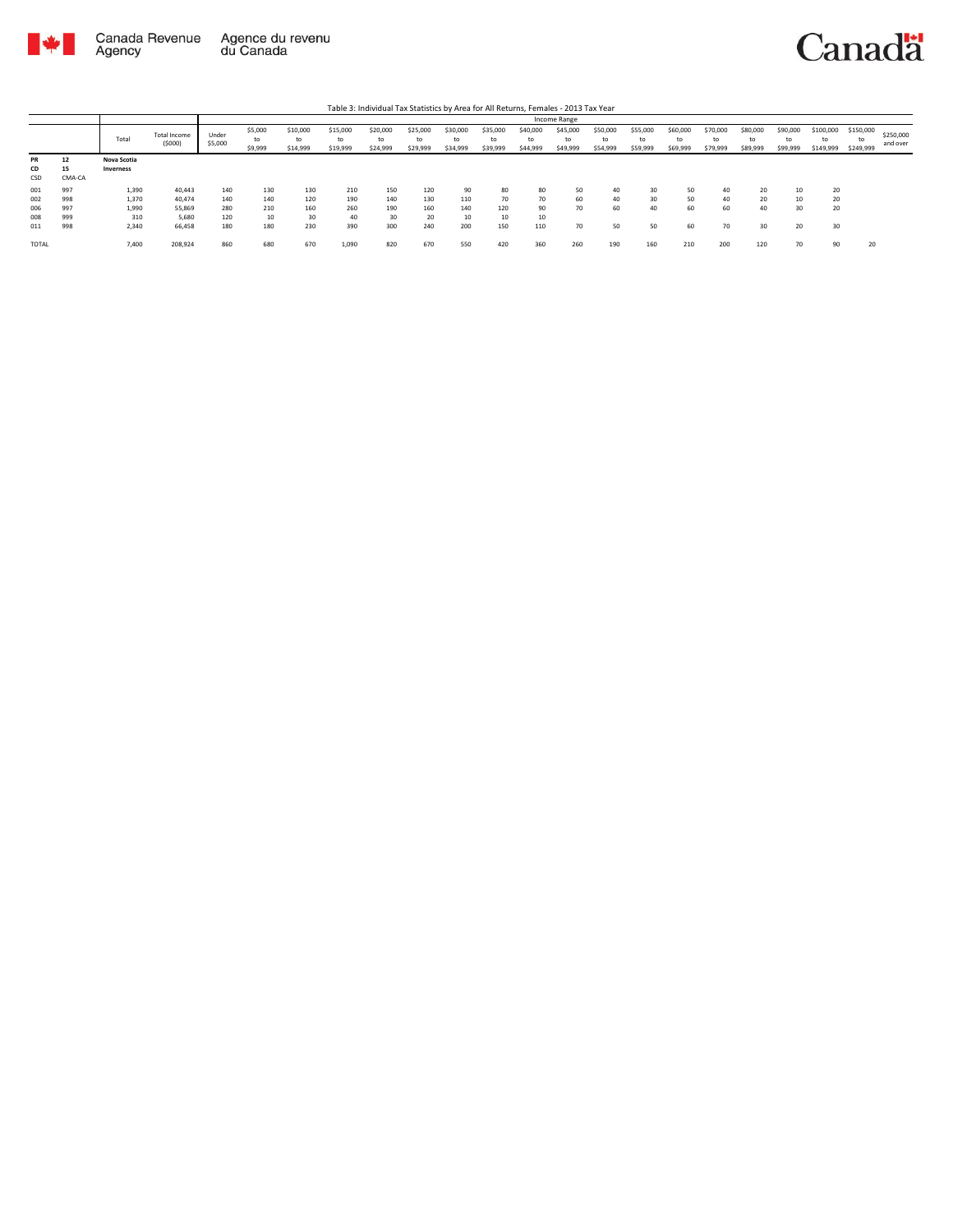

**TOTAL** 

 $4,040$ 

103,227

510

450

420

670

## Canadä

110

 $70\,$ 

80

50

 $30$ 

 $_{30}$ 

|           | Table 3: Individual Tax Statistics by Area for All Returns, Females - 2013 Tax Year |             |                               |                  |                          |                            |                            |                            |                            |                            |                            |                            |                            |                            |                            |                            |                            |                            |                            |                              |                              |                       |
|-----------|-------------------------------------------------------------------------------------|-------------|-------------------------------|------------------|--------------------------|----------------------------|----------------------------|----------------------------|----------------------------|----------------------------|----------------------------|----------------------------|----------------------------|----------------------------|----------------------------|----------------------------|----------------------------|----------------------------|----------------------------|------------------------------|------------------------------|-----------------------|
|           |                                                                                     |             |                               |                  | Income Range             |                            |                            |                            |                            |                            |                            |                            |                            |                            |                            |                            |                            |                            |                            |                              |                              |                       |
|           |                                                                                     | Total       | <b>Total Income</b><br>(5000) | Under<br>\$5,000 | \$5,000<br>to<br>\$9,999 | \$10,000<br>to<br>\$14,999 | \$15,000<br>to<br>\$19,999 | \$20,000<br>to<br>\$24,999 | \$25,000<br>to<br>\$29,999 | \$30,000<br>to<br>\$34,999 | \$35,000<br>to<br>\$39,999 | \$40,000<br>to<br>\$44,999 | \$45,000<br>to<br>\$49,999 | \$50,000<br>to<br>\$54,999 | \$55,000<br>to<br>\$59,999 | \$60,000<br>to<br>\$69,999 | \$70,000<br>to<br>\$79,999 | \$80,000<br>to<br>\$89,999 | \$90,000<br>to<br>\$99,999 | \$100,000<br>to<br>\$149,999 | \$150,000<br>to<br>\$249,999 | \$250,000<br>and over |
| <b>PR</b> | 12                                                                                  | Nova Scotia |                               |                  |                          |                            |                            |                            |                            |                            |                            |                            |                            |                            |                            |                            |                            |                            |                            |                              |                              |                       |
| <b>CD</b> | 16                                                                                  | Richmond    |                               |                  |                          |                            |                            |                            |                            |                            |                            |                            |                            |                            |                            |                            |                            |                            |                            |                              |                              |                       |
| CSD       | CMA-CA                                                                              |             |                               |                  |                          |                            |                            |                            |                            |                            |                            |                            |                            |                            |                            |                            |                            |                            |                            |                              |                              |                       |
| 001       | 997                                                                                 | 1.410       | 36,076                        | 150              | 170                      | 130                        | 250                        | 160                        | 110                        | 100                        | 100                        | 50                         | 40                         | 30                         | 20                         | 40                         | 30                         | 20                         |                            | 10                           |                              |                       |
| 006       | 998                                                                                 | 1.770       | 46,360                        | 220              | 190                      | 200                        | 270                        | 180                        | 150                        | 110                        | 90                         | 90                         | 60                         | 40                         | $30^{\circ}$               | 40                         | 30                         | 30                         | 10                         | 10                           |                              |                       |
| 011       | 997                                                                                 | 650         | 15.793                        | 100              | 70                       | 70                         | 110                        | 60                         | 40                         | 50                         | 50                         | 20                         | 20                         |                            | 10                         | 20                         | 10                         |                            |                            |                              |                              |                       |
| 014       | 998                                                                                 | 210         | 4,998                         | 40               | 20                       | 20                         | 40                         | 20                         | 10                         | 10                         |                            |                            |                            |                            |                            |                            |                            |                            |                            |                              |                              |                       |

270

 ${\bf 240}$ 

170

120

 $70\,$ 

 $310$ 

420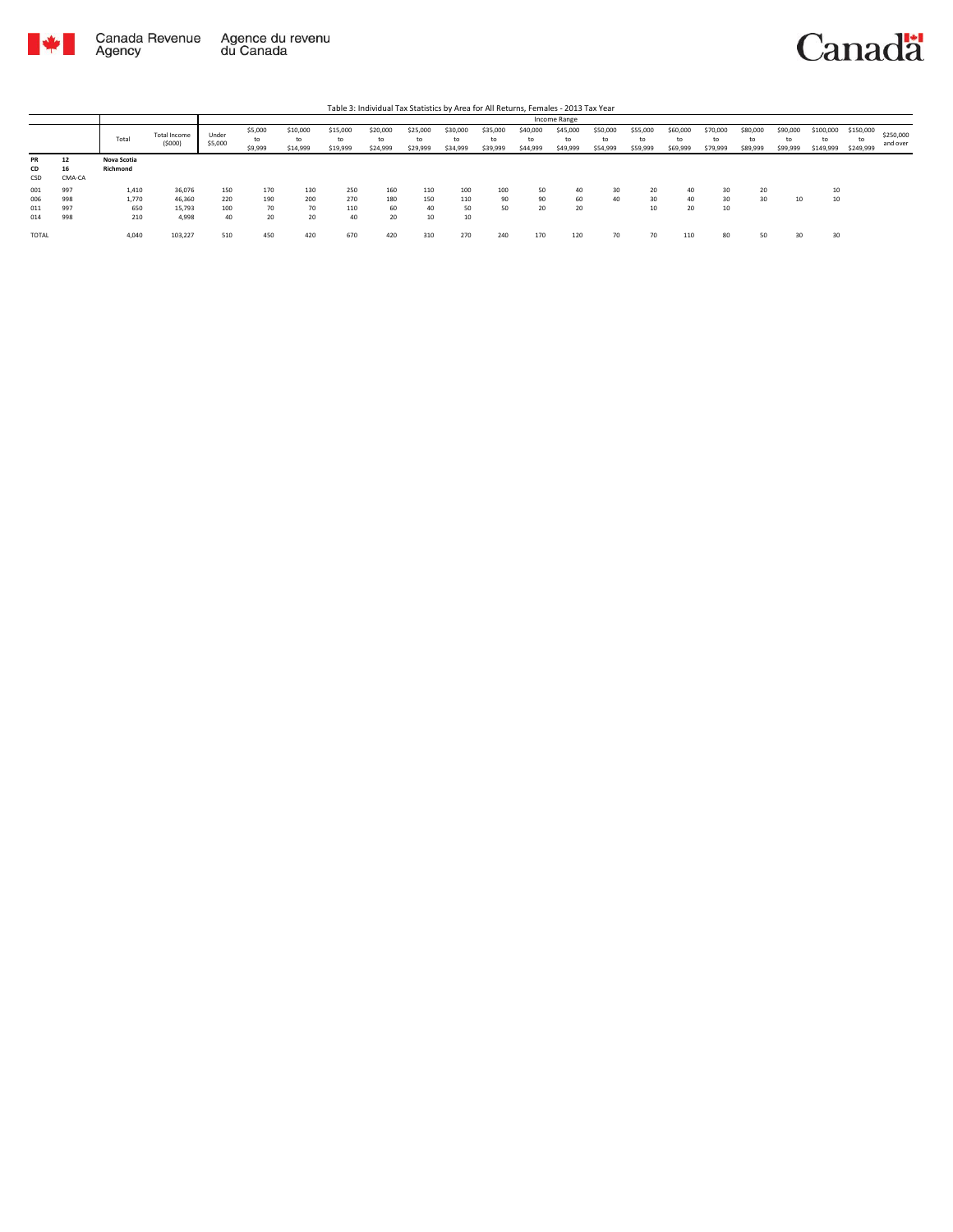

|                        |                    |                         |                           |                  |                          |                            |                            | Table 3: Individual Tax Statistics by Area for All Returns, Females - 2013 Tax Year |                            |                            |                            |                            |                            |                            |                            |                            |                            |                            |                            |                              |                              |                       |
|------------------------|--------------------|-------------------------|---------------------------|------------------|--------------------------|----------------------------|----------------------------|-------------------------------------------------------------------------------------|----------------------------|----------------------------|----------------------------|----------------------------|----------------------------|----------------------------|----------------------------|----------------------------|----------------------------|----------------------------|----------------------------|------------------------------|------------------------------|-----------------------|
|                        |                    |                         |                           |                  |                          |                            |                            |                                                                                     |                            |                            |                            |                            | Income Range               |                            |                            |                            |                            |                            |                            |                              |                              |                       |
|                        |                    | Total                   | Total Income<br>(5000)    | Under<br>\$5,000 | \$5,000<br>to<br>\$9,999 | \$10,000<br>to<br>\$14,999 | \$15,000<br>to<br>\$19,999 | \$20,000<br>to<br>\$24,999                                                          | \$25,000<br>to<br>\$29,999 | \$30,000<br>to<br>\$34,999 | \$35,000<br>to<br>\$39,999 | \$40,000<br>to<br>\$44,999 | \$45,000<br>to<br>\$49,999 | \$50,000<br>to<br>\$54,999 | \$55,000<br>to<br>\$59,999 | \$60,000<br>to<br>\$69,999 | \$70,000<br>to<br>\$79,999 | \$80,000<br>t٥<br>\$89,999 | \$90,000<br>to<br>\$99,999 | \$100,000<br>to<br>\$149,999 | \$150,000<br>to<br>\$249,999 | \$250,000<br>and over |
| <b>PR</b><br>CD<br>CSD | 12<br>18<br>CMA-CA | Nova Scotia<br>Victoria |                           |                  |                          |                            |                            |                                                                                     |                            |                            |                            |                            |                            |                            |                            |                            |                            |                            |                            |                              |                              |                       |
| 001<br>003<br>006      | 997<br>998<br>998  | 1,700<br>170<br>1,180   | 51,679<br>2.688<br>33,463 | 190<br>80<br>90  | 160<br>10<br>80          | 120<br>90                  | 220<br>190                 | 210<br>10<br>180                                                                    | 150<br>20<br>130           | 140<br>110                 | 90<br>80                   | 90<br>60                   | 60<br>30                   | 60<br>20                   | 50<br>20                   | 50<br>20                   | 40<br>30                   | 30<br>10                   | 10                         | 30<br>10                     |                              |                       |
| TOTAL                  |                    | 3,050                   | 87,831                    | 360              | 250                      | 220                        | 420                        | 390                                                                                 | 300                        | 250                        | 170                        | 160                        | 90                         | 80                         | 70                         | 80                         | 80                         | 50                         |                            | 40                           |                              |                       |